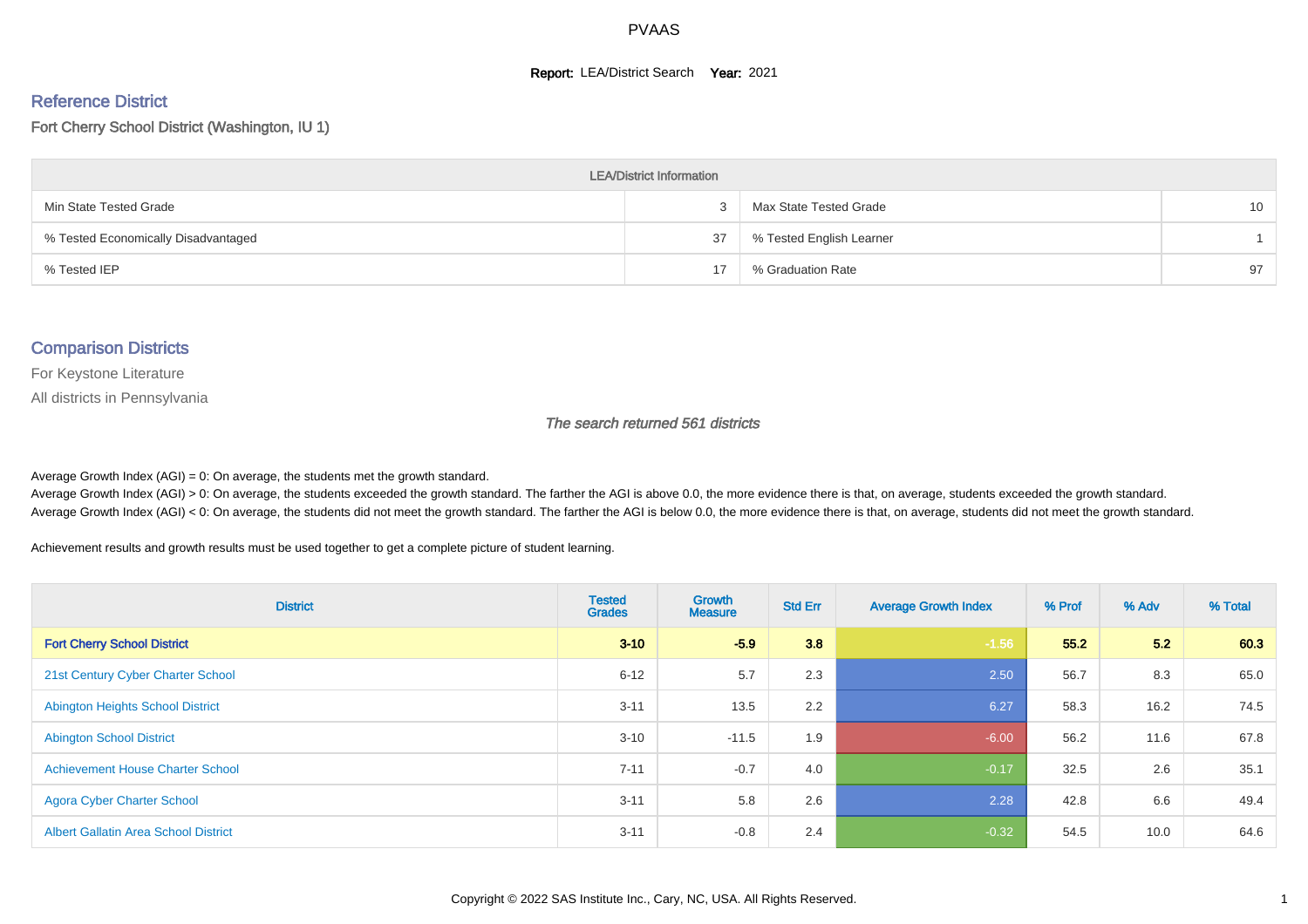| <b>District</b>                          | <b>Tested</b><br><b>Grades</b> | <b>Growth</b><br><b>Measure</b> | <b>Std Err</b> | <b>Average Growth Index</b> | % Prof | % Adv | % Total |
|------------------------------------------|--------------------------------|---------------------------------|----------------|-----------------------------|--------|-------|---------|
| <b>Fort Cherry School District</b>       | $3 - 10$                       | $-5.9$                          | 3.8            | $-1.56$                     | 55.2   | 5.2   | 60.3    |
| <b>Aliquippa School District</b>         | $3 - 11$                       | $-9.0$                          | 4.2            | $-2.14$                     | 11.0   | 0.0   | 11.0    |
| <b>Allegheny Valley School District</b>  | $3 - 11$                       | 8.5                             | 3.9            | 2.17                        | 53.1   | 12.2  | 65.3    |
| Allegheny-Clarion Valley School District | $3 - 10$                       | 7.8                             | 4.7            | 1.65                        | 53.3   | 3.3   | 56.7    |
| <b>Allentown City School District</b>    | $3 - 12$                       | 5.3                             | 1.4            | 3.88                        | 25.3   | 2.7   | 28.0    |
| <b>Altoona Area School District</b>      | $3 - 12$                       | 3.3                             | 1.6            | 1.99                        | 47.7   | 8.2   | 55.9    |
| Ambridge Area School District            | $3 - 12$                       | 9.1                             | 2.6            | 3.46                        | 50.4   | 10.7  | 61.1    |
| <b>Annville-Cleona School District</b>   | $3 - 12$                       | $-12.1$                         | 2.7            | $-4.46$                     | 34.9   | 7.8   | 42.6    |
| <b>Antietam School District</b>          | $3 - 10$                       | $-4.3$                          | 3.8            | $-1.13$                     | 36.4   | 5.4   | 41.8    |
| <b>Apollo-Ridge School District</b>      | $3 - 12$                       | $-4.7$                          | 3.7            | $-1.24$                     | 50.0   | 10.0  | 60.0    |
| <b>Armstrong School District</b>         | $3 - 11$                       | 2.6                             | 1.7            | 1.53                        | 51.5   | 6.1   | 57.6    |
| <b>Athens Area School District</b>       | $3 - 11$                       | 1.6                             | 2.5            | 0.64                        | 46.9   | 7.6   | 54.5    |
| <b>Austin Area School District</b>       | $3 - 11$                       | $-5.7$                          | 6.4            | $-0.90$                     | 33.3   | 5.6   | 38.9    |
| <b>Avella Area School District</b>       | $3 - 12$                       | $-0.3$                          | 4.7            | $-0.05$                     | 49.3   | 14.5  | 63.8    |
| <b>Avon Grove Charter School</b>         | $3 - 11$                       | 9.0                             | 2.9            | 3.13                        | 58.8   | 16.7  | 75.5    |
| <b>Avon Grove School District</b>        | $3 - 10$                       | 10.0                            | 1.6            | 6.26                        | 56.3   | 18.6  | 74.9    |
| <b>Avonworth School District</b>         | $3 - 10$                       | $-12.6$                         | 3.1            | $-4.01$                     | 59.8   | 4.6   | 64.4    |
| <b>Bald Eagle Area School District</b>   | $3 - 11$                       | $-2.1$                          | 2.7            | $-0.75$                     | 48.4   | 9.4   | 57.7    |
| <b>Baldwin-Whitehall School District</b> | $3 - 11$                       | 1.8                             | 1.9            | 0.94                        | 58.6   | 8.6   | 67.1    |
| <b>Bangor Area School District</b>       | $3 - 12$                       | $-0.9$                          | 2.0            | $-0.43$                     | 44.3   | 4.7   | 49.0    |
| <b>Beaver Area School District</b>       | $3 - 10$                       | 4.7                             | 2.4            | 1.94                        | 57.4   | 16.8  | 74.2    |
| <b>Bedford Area School District</b>      | $3 - 11$                       | 2.5                             | 2.6            | 0.93                        | 48.5   | 10.0  | 58.5    |
| <b>Belle Vernon Area School District</b> | $3 - 11$                       | 6.5                             | 2.6            | 2.44                        | 55.6   | 11.1  | 66.7    |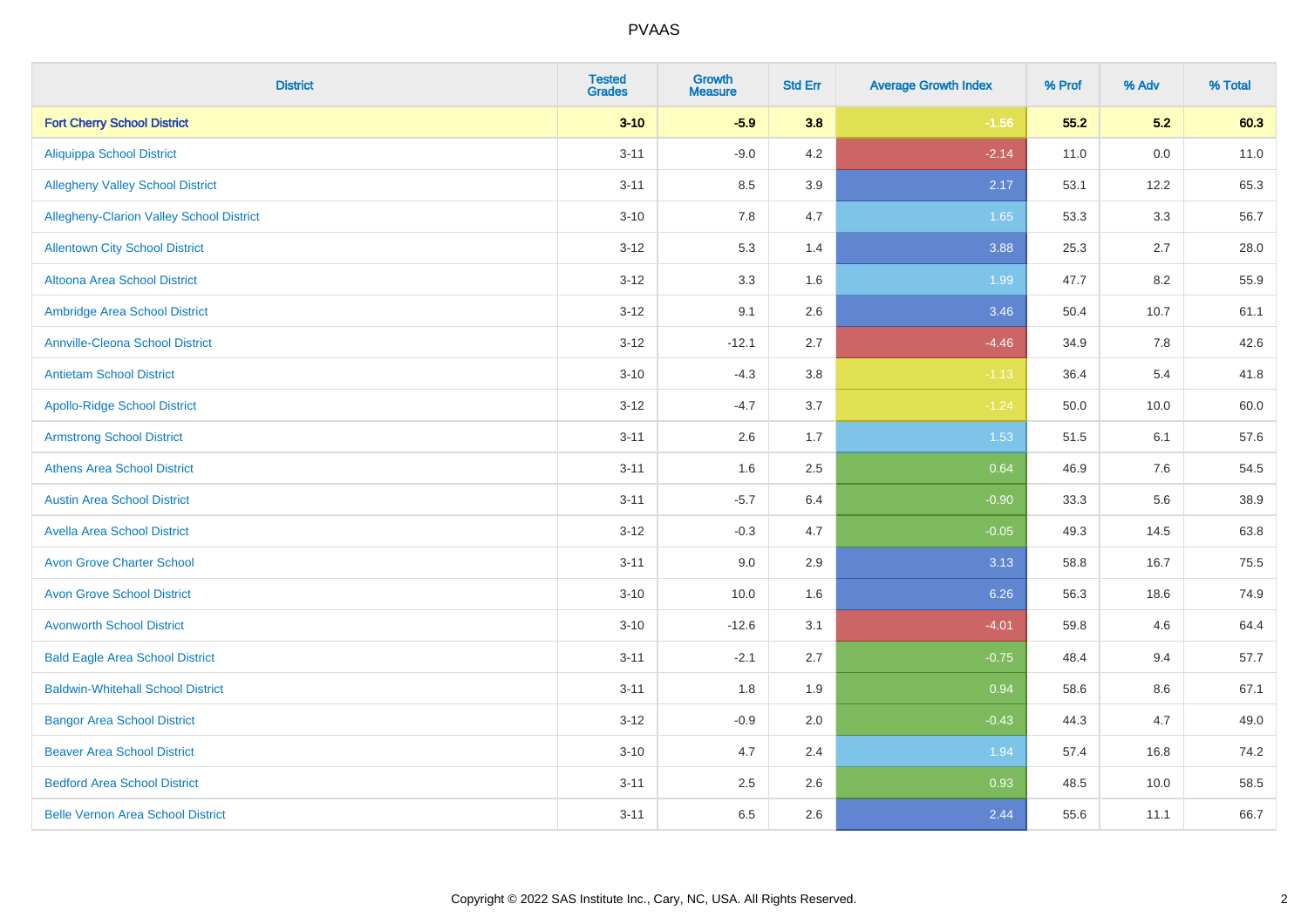| <b>District</b>                              | <b>Tested</b><br><b>Grades</b> | <b>Growth</b><br><b>Measure</b> | <b>Std Err</b> | <b>Average Growth Index</b> | % Prof | % Adv | % Total |
|----------------------------------------------|--------------------------------|---------------------------------|----------------|-----------------------------|--------|-------|---------|
| <b>Fort Cherry School District</b>           | $3 - 10$                       | $-5.9$                          | 3.8            | $-1.56$                     | 55.2   | 5.2   | 60.3    |
| <b>Bellefonte Area School District</b>       | $3 - 11$                       | $-0.4$                          | 2.2            | $-0.17$                     | 47.6   | 10.6  | 58.2    |
| <b>Bellwood-Antis School District</b>        | $3 - 10$                       | $-1.2$                          | 3.2            | $-0.39$                     | 55.1   | 10.1  | 65.2    |
| <b>Belmont Charter School</b>                | $3 - 10$                       | 16.0                            | 6.5            | 2.45                        | 64.3   | 0.0   | 64.3    |
| <b>Bensalem Township School District</b>     | $3 - 11$                       | 1.6                             | 1.6            | 0.98                        | 38.8   | 8.3   | 47.1    |
| <b>Benton Area School District</b>           | $3 - 10$                       | $-9.7$                          | 4.5            | $-2.18$                     | 43.2   | 5.4   | 48.6    |
| <b>Bentworth School District</b>             | $3 - 11$                       | $5.7\,$                         | 3.2            | 1.75                        | 44.2   | 19.5  | 63.6    |
| <b>Berlin Brothersvalley School District</b> | $3 - 11$                       | 4.0                             | 4.2            | 0.96                        | 48.8   | 14.0  | 62.8    |
| <b>Bermudian Springs School District</b>     | $3 - 11$                       | $-5.5$                          | 2.9            | $-1.94$                     | 56.4   | 6.8   | 63.2    |
| <b>Berwick Area School District</b>          | $3 - 11$                       | $-9.3$                          | 2.6            | $-3.59$                     | 42.1   | 5.5   | 47.6    |
| <b>Bethel Park School District</b>           | $3 - 11$                       | 5.6                             | 1.8            | 3.18                        | 65.3   | 18.6  | 83.9    |
| <b>Bethlehem Area School District</b>        | $3 - 11$                       | 9.3                             | 1.1            | 8.15                        | 44.7   | 12.0  | 56.7    |
| <b>Bethlehem-Center School District</b>      | $3 - 10$                       | 8.1                             | 3.3            | 2.46                        | 35.1   | 1.4   | 36.5    |
| <b>Big Beaver Falls Area School District</b> | $3 - 11$                       | $-3.9$                          | 3.3            | $-1.18$                     | 34.1   | 3.5   | 37.6    |
| <b>Big Spring School District</b>            | $3 - 11$                       | $-9.8$                          | 2.4            | $-4.00$                     | 38.6   | 8.9   | 47.5    |
| <b>Blackhawk School District</b>             | $3 - 11$                       | 4.7                             | 2.3            | 2.01                        | 55.8   | 8.8   | 64.6    |
| <b>Blacklick Valley School District</b>      | $3 - 11$                       | 8.0                             | 4.3            | 1.85                        | 34.1   | 0.0   | 34.1    |
| <b>Blairsville-Saltsburg School District</b> | $3 - 11$                       | $-8.0$                          | 3.0            | $-2.68$                     | 37.3   | 7.0   | 44.3    |
| <b>Bloomsburg Area School District</b>       | $3 - 10$                       | 0.7                             | 3.0            | 0.23                        | 55.9   | 11.8  | 67.6    |
| <b>Blue Mountain School District</b>         | $3 - 10$                       | $-5.8$                          | 2.3            | $-2.56$                     | 46.6   | 8.5   | 55.1    |
| <b>Blue Ridge School District</b>            | $3 - 11$                       | $-0.5$                          | 3.6            | $-0.12$                     | 44.6   | 3.1   | 47.7    |
| <b>Boyertown Area School District</b>        | $3 - 11$                       | $-4.7$                          | 1.5            | $-3.17$                     | 55.2   | 11.3  | 66.5    |
| <b>Bradford Area School District</b>         | $3 - 12$                       | $-9.3$                          | 2.4            | $-3.87$                     | 45.8   | 8.3   | 54.2    |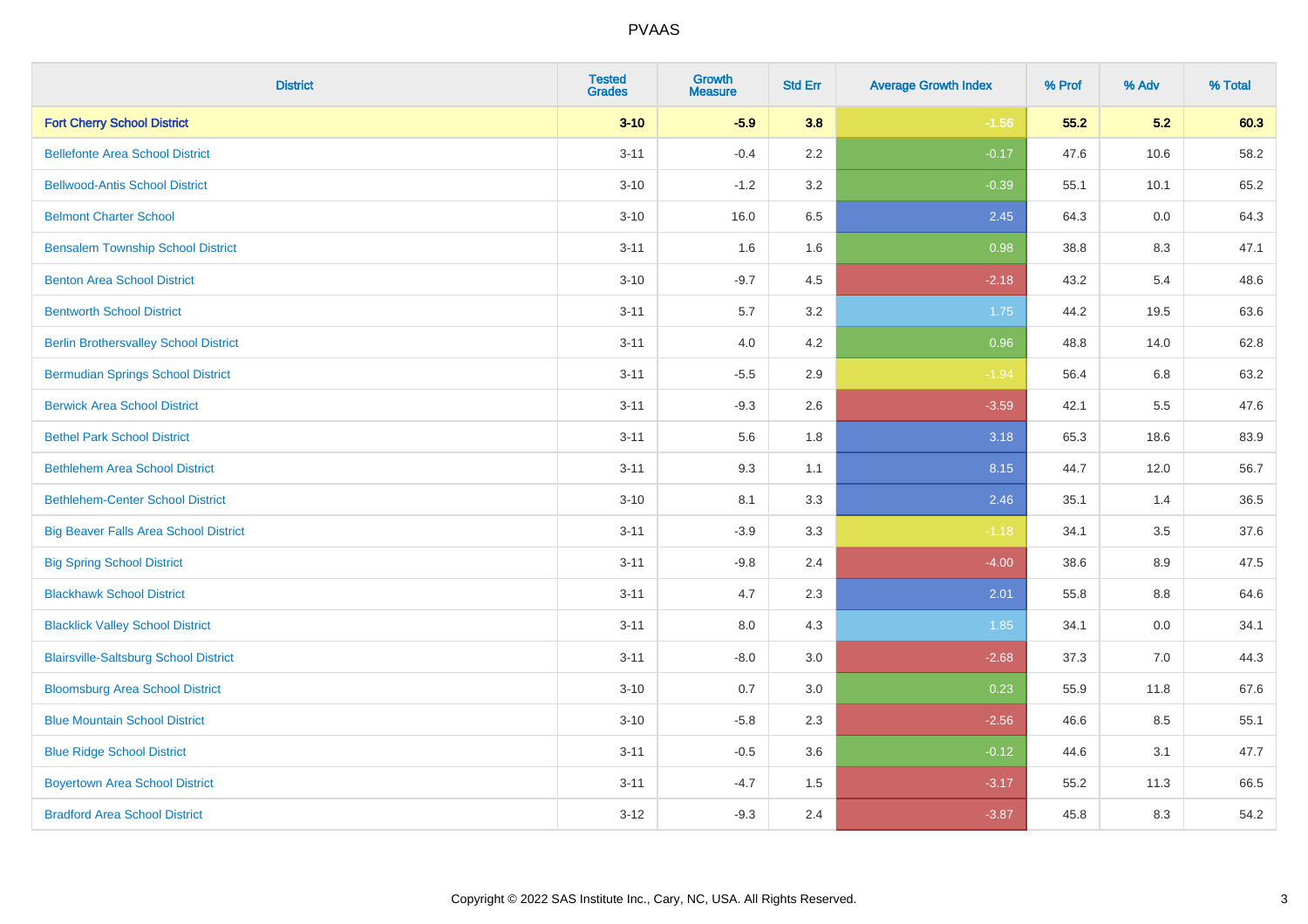| <b>District</b>                                 | <b>Tested</b><br><b>Grades</b> | Growth<br><b>Measure</b> | <b>Std Err</b> | <b>Average Growth Index</b> | % Prof | % Adv   | % Total |
|-------------------------------------------------|--------------------------------|--------------------------|----------------|-----------------------------|--------|---------|---------|
| <b>Fort Cherry School District</b>              | $3 - 10$                       | $-5.9$                   | 3.8            | $-1.56$                     | 55.2   | 5.2     | 60.3    |
| <b>Brandywine Heights Area School District</b>  | $3 - 11$                       | $-4.9$                   | 2.7            | $-1.81$                     | 49.2   | 8.2     | 57.4    |
| <b>Brentwood Borough School District</b>        | $3 - 11$                       | $-5.3$                   | 3.0            | $-1.72$                     | 52.0   | 6.1     | 58.2    |
| <b>Bristol Borough School District</b>          | $3 - 12$                       | $-4.3$                   | 3.4            | $-1.27$                     | 39.7   | 1.3     | 41.0    |
| <b>Bristol Township School District</b>         | $3 - 11$                       | $-13.9$                  | 2.0            | $-7.05$                     | 31.0   | 3.7     | 34.7    |
| <b>Brockway Area School District</b>            | $3 - 11$                       | 0.6                      | 3.6            | 0.16                        | 49.2   | 7.7     | 56.9    |
| <b>Brookville Area School District</b>          | $3 - 11$                       | 6.9                      | 3.0            | 2.30                        | 55.2   | 15.6    | 70.8    |
| <b>Brownsville Area School District</b>         | $3 - 12$                       | $-7.2$                   | 3.9            | $-1.83$                     | 34.4   | 6.1     | 40.5    |
| <b>Bucks County Technical High School</b>       | $9 - 10$                       | $-12.0$                  | 2.5            | $-4.84$                     | 35.9   | 3.2     | 39.2    |
| <b>Burgettstown Area School District</b>        | $3 - 11$                       | $-2.1$                   | 3.4            | $-0.62$                     | 50.0   | 1.4     | 51.4    |
| <b>Burrell School District</b>                  | $3 - 11$                       | 4.5                      | 3.1            | 1.48                        | 58.5   | 13.8    | 72.3    |
| <b>Butler Area School District</b>              | $3 - 11$                       | $-6.5$                   | 1.5            | $-4.26$                     | 42.5   | 9.4     | 51.9    |
| California Area School District                 | $3 - 10$                       | $-7.3$                   | 3.6            | $-2.02$                     | 42.6   | 9.8     | 52.5    |
| Cambria Heights School District                 | $3 - 10$                       | $-4.1$                   | 3.1            | $-1.32$                     | 51.0   | $6.0\,$ | 57.0    |
| <b>Camp Hill School District</b>                | $3 - 12$                       | 2.3                      | 3.0            | 0.78                        | 53.6   | 17.5    | 71.1    |
| Canon-Mcmillan School District                  | $3 - 11$                       | $-0.8$                   | 1.6            | $-0.50$                     | 58.7   | 15.9    | 74.6    |
| <b>Canton Area School District</b>              | $3 - 11$                       | $-5.5$                   | 3.2            | $-1.75$                     | 40.7   | 2.3     | 43.0    |
| Capital Area School for the Arts Charter School | $9 - 11$                       | 5.8                      | 4.1            | 1.39                        | 59.3   | 18.6    | 78.0    |
| <b>Carbon Career &amp; Technical Institute</b>  | $9 - 11$                       | $-5.7$                   | 3.6            | $-1.59$                     | 34.5   | 1.2     | 35.7    |
| <b>Carbondale Area School District</b>          | $3 - 10$                       | 7.4                      | 3.3            | 2.25                        | 56.6   | 2.6     | 59.2    |
| <b>Carlisle Area School District</b>            | $3 - 11$                       | $-5.3$                   | 1.9            | $-2.81$                     | 54.0   | 6.3     | 60.3    |
| <b>Carlynton School District</b>                | $3 - 11$                       | 7.3                      | 3.3            | 2.22                        | 41.0   | 10.5    | 51.6    |
| <b>Carmichaels Area School District</b>         | $3 - 10$                       | $-9.3$                   | 3.3            | $-2.81$                     | 35.1   | 1.4     | 36.5    |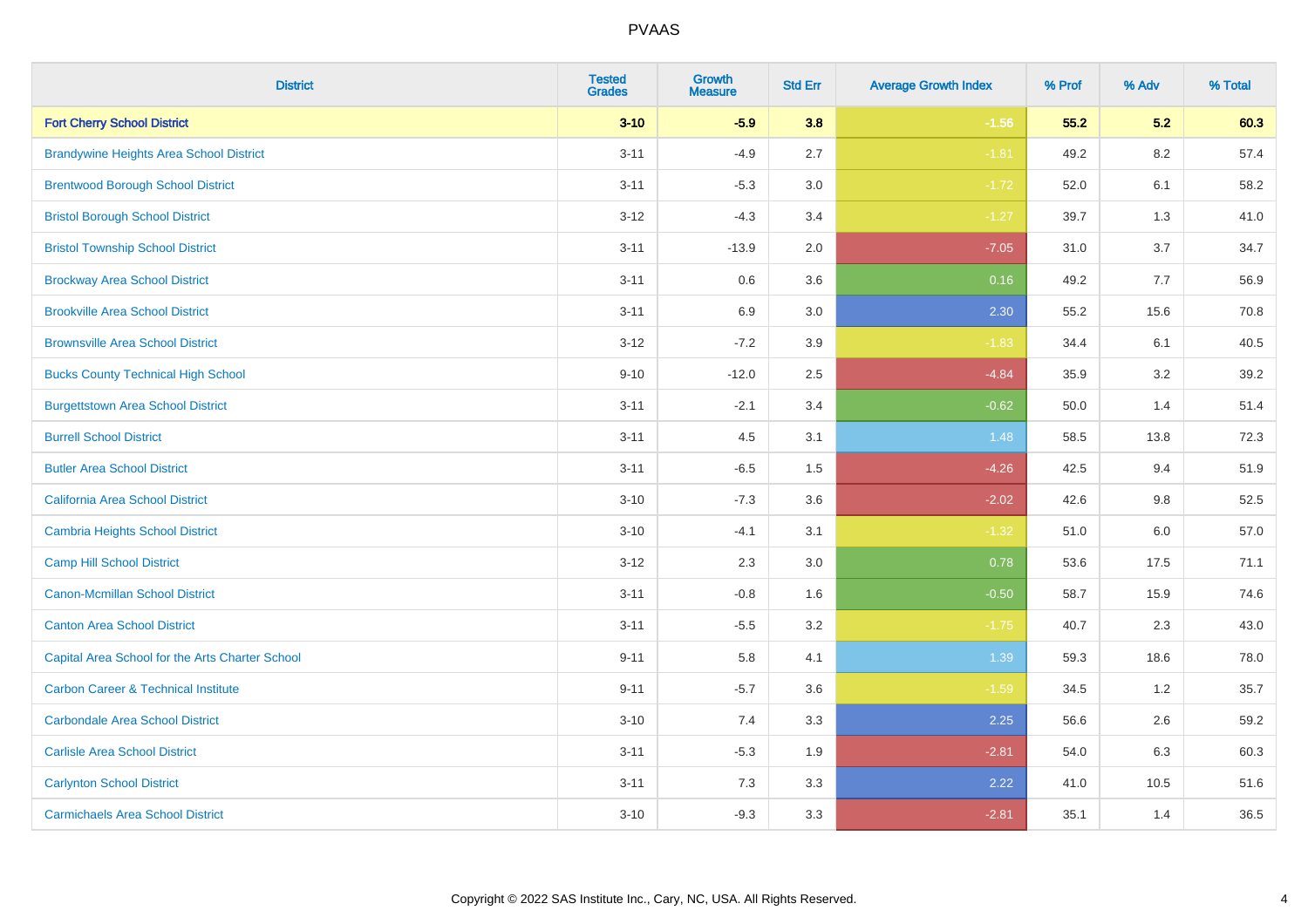| <b>District</b>                                         | <b>Tested</b><br><b>Grades</b> | <b>Growth</b><br><b>Measure</b> | <b>Std Err</b> | <b>Average Growth Index</b> | % Prof | % Adv | % Total |
|---------------------------------------------------------|--------------------------------|---------------------------------|----------------|-----------------------------|--------|-------|---------|
| <b>Fort Cherry School District</b>                      | $3 - 10$                       | $-5.9$                          | 3.8            | $-1.56$                     | 55.2   | 5.2   | 60.3    |
| Catasaugua Area School District                         | $3 - 12$                       | $-12.1$                         | 3.0            | $-4.00$                     | 36.8   | 7.6   | 44.3    |
| <b>Centennial School District</b>                       | $3 - 10$                       | 7.1                             | 1.7            | 4.29                        | 50.1   | 8.7   | 58.9    |
| Center For Student Learning Charter School At Pennsbury | $6 - 12$                       | $-2.9$                          | 6.1            | $-0.47$                     | 42.9   | 0.0   | 42.9    |
| <b>Central Bucks School District</b>                    | $3 - 11$                       | 1.6                             | 0.9            | 1.66                        | 63.0   | 16.8  | 79.8    |
| <b>Central Cambria School District</b>                  | $3 - 11$                       | 3.0                             | 2.5            | 1.17                        | 56.2   | 9.7   | 66.0    |
| <b>Central Columbia School District</b>                 | $3-12$                         | $-4.8$                          | 2.6            | $-1.86$                     | 53.7   | 14.8  | 68.5    |
| <b>Central Dauphin School District</b>                  | $3 - 11$                       | 4.4                             | 1.3            | 3.32                        | 53.3   | 7.4   | 60.7    |
| <b>Central Fulton School District</b>                   | $3 - 11$                       | $-0.5$                          | 3.5            | $-0.14$                     | 51.4   | 8.6   | 60.0    |
| <b>Central Greene School District</b>                   | $3 - 11$                       | $-1.6$                          | 2.8            | $-0.55$                     | 54.2   | 2.8   | 57.0    |
| <b>Central Valley School District</b>                   | $3 - 10$                       | 4.8                             | 2.4            | 1.98                        | 56.9   | 9.0   | 65.9    |
| <b>Central York School District</b>                     | $3 - 12$                       | 12.3                            | 1.7            | 7.20                        | 55.5   | 11.5  | 67.0    |
| <b>Chambersburg Area School District</b>                | $3 - 11$                       | $-9.5$                          | 1.3            | $-7.20$                     | 42.7   | 8.6   | 51.4    |
| <b>Charleroi School District</b>                        | $3 - 11$                       | $-2.6$                          | 3.0            | $-0.86$                     | 55.7   | 7.4   | 63.1    |
| <b>Chartiers Valley School District</b>                 | $3 - 11$                       | $-1.7$                          | 2.0            | $-0.81$                     | 54.7   | 8.4   | 63.1    |
| <b>Chartiers-Houston School District</b>                | $3 - 10$                       | $-8.6$                          | 3.5            | $-2.41$                     | 59.7   | 4.5   | 64.2    |
| <b>Cheltenham School District</b>                       | $3 - 11$                       | $-1.4$                          | 2.1            | $-0.67$                     | 46.1   | 10.0  | 56.1    |
| <b>Chester Charter Scholars Academy Charter School</b>  | $3 - 12$                       | 8.4                             | 4.1            | 2.03                        | 23.4   | 0.0   | 23.4    |
| <b>Chester-Upland School District</b>                   | $3 - 11$                       | $-0.3$                          | 2.7            | $-0.09$                     | 13.8   | 0.8   | 14.6    |
| <b>Chestnut Ridge School District</b>                   | $3-12$                         | $-3.4$                          | 2.9            | $-1.17$                     | 46.6   | 5.8   | 52.4    |
| <b>Chichester School District</b>                       | $3 - 11$                       | $-2.7$                          | 2.3            | $-1.17$                     | 44.6   | 6.6   | 51.2    |
| <b>City CHS</b>                                         | $10 - 11$                      | 13.6                            | 2.7            | 5.12                        | 45.8   | 3.0   | 48.8    |
| <b>Clairton City School District</b>                    | $3 - 11$                       | 3.5                             | 3.7            | 0.95                        | 13.4   | 0.0   | 13.4    |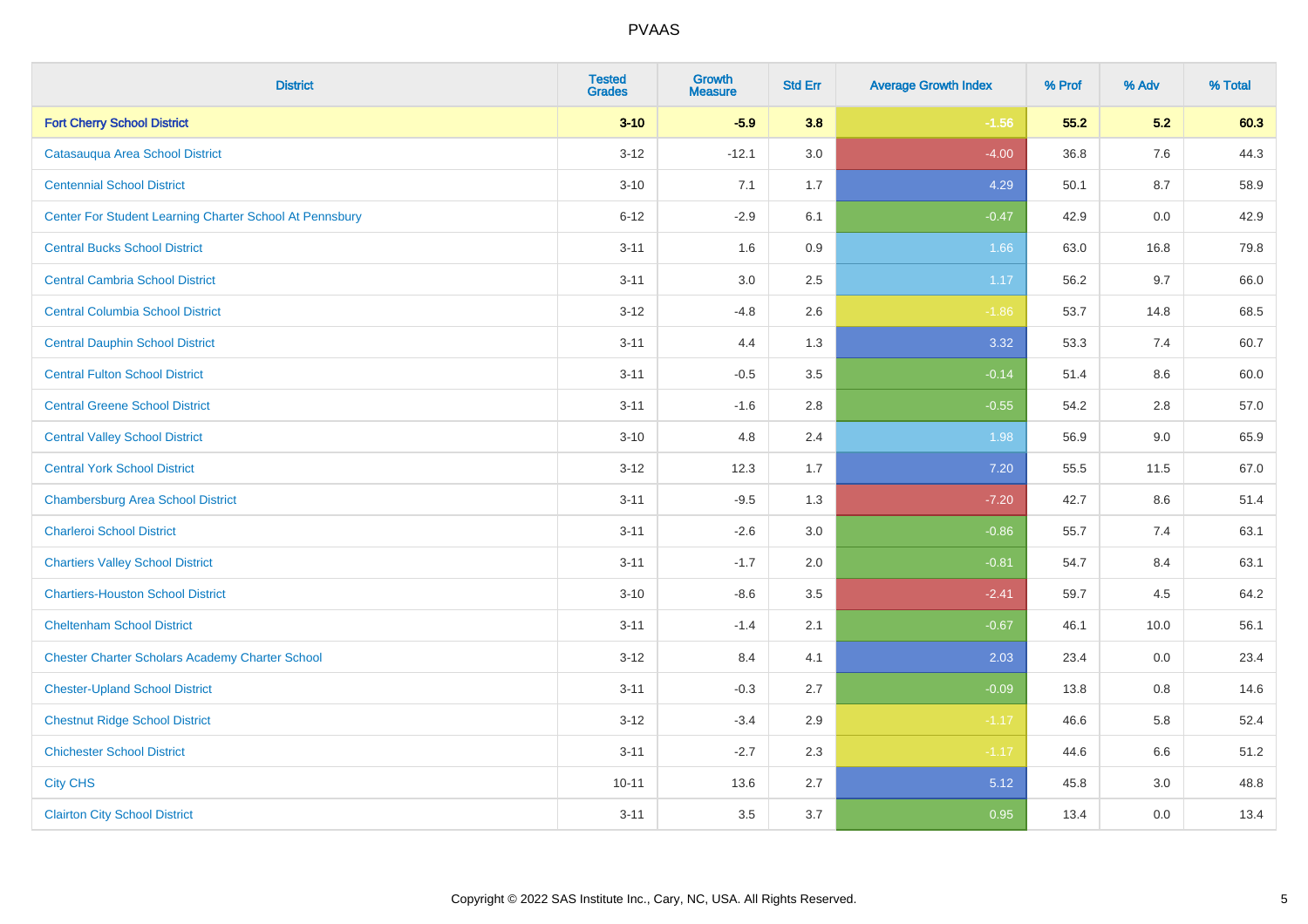| <b>District</b>                                    | <b>Tested</b><br><b>Grades</b> | <b>Growth</b><br><b>Measure</b> | <b>Std Err</b> | <b>Average Growth Index</b> | % Prof | % Adv | % Total |
|----------------------------------------------------|--------------------------------|---------------------------------|----------------|-----------------------------|--------|-------|---------|
| <b>Fort Cherry School District</b>                 | $3 - 10$                       | $-5.9$                          | 3.8            | $-1.56$                     | 55.2   | 5.2   | 60.3    |
| <b>Clarion Area School District</b>                | $3 - 11$                       | 10.3                            | 4.1            | 2.51                        | 45.4   | 14.6  | 60.0    |
| <b>Clarion-Limestone Area School District</b>      | $3-12$                         | $-2.5$                          | 4.1            | $-0.60$                     | 56.8   | 6.8   | 63.6    |
| <b>Claysburg-Kimmel School District</b>            | $3 - 11$                       | $-5.7$                          | 4.0            | $-1.42$                     | 42.9   | 8.2   | 51.0    |
| <b>Clearfield Area School District</b>             | $3 - 10$                       | $-9.4$                          | 2.6            | $-3.56$                     | 43.0   | 3.1   | 46.1    |
| <b>Coatesville Area School District</b>            | $3 - 11$                       | $-4.4$                          | 1.7            | $-2.62$                     | 36.3   | 4.2   | 40.5    |
| <b>Cocalico School District</b>                    | $3 - 11$                       | 10.6                            | 2.0            | 5.18                        | 50.8   | 14.1  | 64.8    |
| <b>Collegium Charter School</b>                    | $3 - 10$                       | 5.9                             | 2.5            | 2.33                        | 38.1   | 7.9   | 46.0    |
| <b>Colonial School District</b>                    | $3 - 11$                       | 14.0                            | 1.7            | 8.21                        | 60.2   | 19.6  | 79.8    |
| <b>Columbia Borough School District</b>            | $3 - 12$                       | $-3.1$                          | 3.5            | $-0.89$                     | 29.5   | 1.9   | 31.4    |
| Columbia-Montour AVTS                              | $9 - 10$                       | $-12.5$                         | 3.0            | $-4.16$                     | 22.3   | 0.6   | 22.9    |
| <b>Commodore Perry School District</b>             | $3 - 11$                       | 3.2                             | 5.5            | 0.58                        | 58.3   | 0.0   | 58.3    |
| <b>Commonwealth Charter Academy Charter School</b> | $3 - 10$                       | 9.1                             | 1.9            | 4.90                        | 47.2   | 9.1   | 56.3    |
| Community Academy Of Philadelphia Charter School   | $3 - 11$                       | 5.8                             | 2.7            | 2.12                        | 26.7   | 0.9   | 27.6    |
| <b>Conemaugh Township Area School District</b>     | $3 - 12$                       | $-3.7$                          | 3.4            | $-1.09$                     | 53.8   | 17.6  | 71.4    |
| <b>Conemaugh Valley School District</b>            | $3-12$                         | $-3.2$                          | 4.1            | $-0.78$                     | 48.2   | 5.6   | 53.7    |
| <b>Conestoga Valley School District</b>            | $3 - 11$                       | 8.7                             | 1.8            | 4.69                        | 60.3   | 13.5  | 73.8    |
| <b>Conewago Valley School District</b>             | $3 - 12$                       | $-0.9$                          | 2.0            | $-0.45$                     | 51.7   | 9.6   | 61.3    |
| <b>Conneaut School District</b>                    | $3-12$                         | $-7.5$                          | 2.6            | $-2.91$                     | 38.4   | 7.4   | 45.8    |
| <b>Connellsville Area School District</b>          | $3 - 11$                       | 6.1                             | 2.0            | 3.05                        | 45.4   | 7.8   | 53.2    |
| <b>Conrad Weiser Area School District</b>          | $3 - 11$                       | 3.6                             | 2.2            | 1.63                        | 52.1   | 2.1   | 54.2    |
| <b>Cornell School District</b>                     | $3 - 11$                       | $-1.6$                          | 5.0            | $-0.32$                     | 33.8   | 1.5   | 35.4    |
| <b>Cornwall-Lebanon School District</b>            | $3 - 11$                       | 8.3                             | 1.6            | 5.08                        | 47.2   | 8.4   | 55.6    |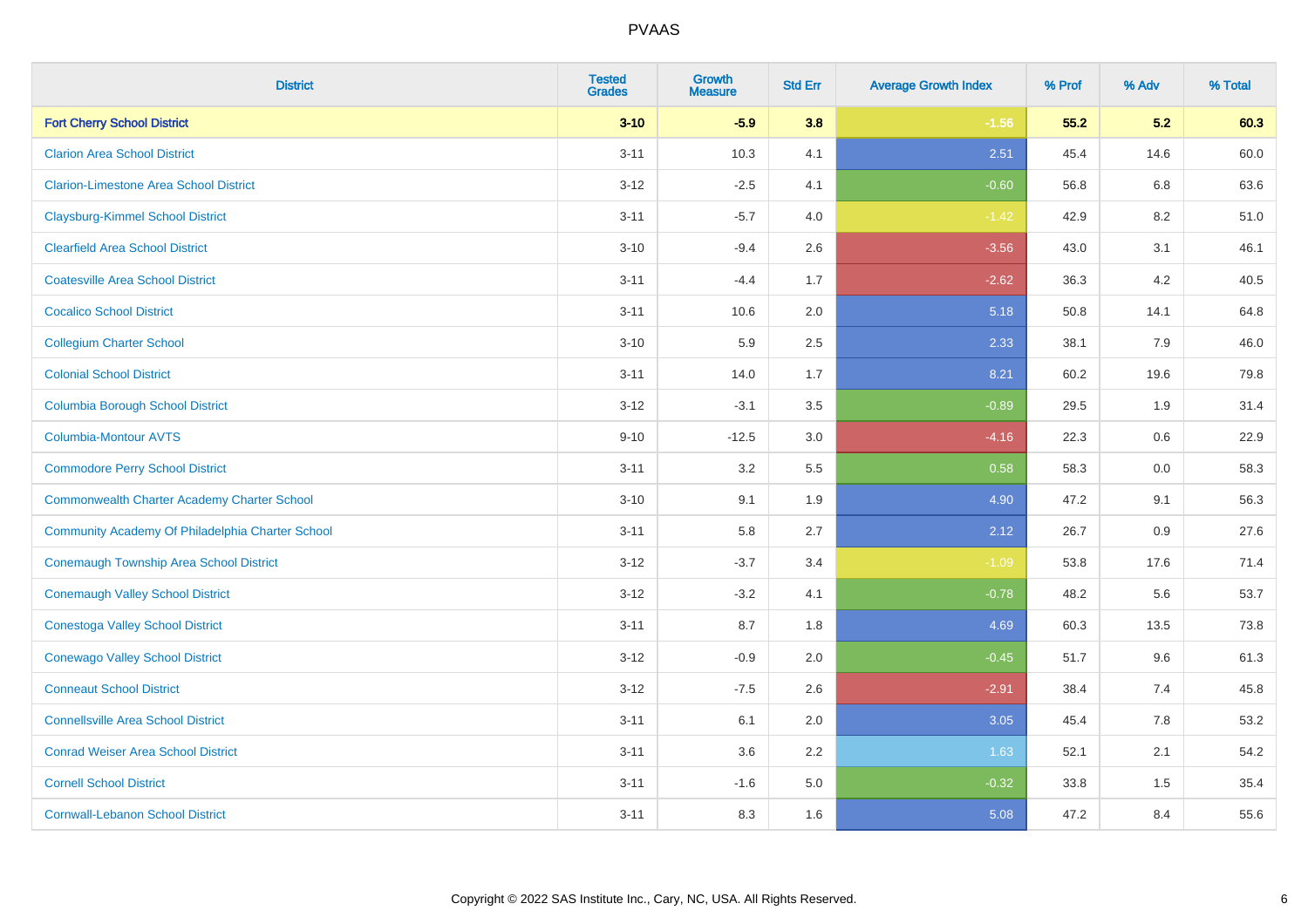| <b>District</b>                          | <b>Tested</b><br><b>Grades</b> | Growth<br><b>Measure</b> | <b>Std Err</b> | <b>Average Growth Index</b> | % Prof | % Adv   | % Total |
|------------------------------------------|--------------------------------|--------------------------|----------------|-----------------------------|--------|---------|---------|
| <b>Fort Cherry School District</b>       | $3 - 10$                       | $-5.9$                   | 3.8            | $-1.56$                     | 55.2   | 5.2     | 60.3    |
| <b>Corry Area School District</b>        | $3 - 11$                       | $-5.3$                   | 2.6            | $-2.03$                     | 38.5   | 6.0     | 44.5    |
| <b>Coudersport Area School District</b>  | $3 - 11$                       | 7.7                      | 3.7            | 2.06                        | 55.7   | 8.2     | 63.9    |
| <b>Council Rock School District</b>      | $3 - 11$                       | 8.9                      | 1.2            | 7.65                        | 62.8   | 16.6    | 79.4    |
| <b>Cranberry Area School District</b>    | $3 - 12$                       | 9.2                      | 3.0            | 3.04                        | 47.5   | 10.2    | 57.6    |
| <b>Crawford Central School District</b>  | $3 - 11$                       | $-4.7$                   | 2.2            | $-2.15$                     | 40.6   | 10.5    | 51.1    |
| <b>Crestwood School District</b>         | $3 - 11$                       | $-0.4$                   | 2.4            | $-0.17$                     | 57.4   | 17.0    | 74.4    |
| <b>Cumberland Valley School District</b> | $3 - 12$                       | 18.5                     | 1.3            | 14.64                       | 60.7   | 23.4    | 84.1    |
| <b>Curwensville Area School District</b> | $3 - 11$                       | $-27.9$                  | 4.1            | $-6.72$                     | 42.5   | 4.1     | 46.6    |
| <b>Dallas School District</b>            | $3 - 11$                       | $-2.5$                   | 2.2            | $-1.12$                     | 54.9   | $7.6\,$ | 62.4    |
| <b>Dallastown Area School District</b>   | $3 - 11$                       | 13.5                     | 1.5            | 8.84                        | 56.0   | 17.9    | 73.8    |
| Daniel Boone Area School District        | $3 - 12$                       | 5.7                      | 2.0            | 2.88                        | 51.0   | 11.5    | 62.6    |
| <b>Danville Area School District</b>     | $3 - 11$                       | 0.4                      | 2.6            | 0.15                        | 57.4   | 18.4    | 75.7    |
| <b>Dauphin County Technical School</b>   | $9 - 11$                       | $-45.5$                  | 2.6            | $-17.72$                    | 14.4   | 2.5     | 16.9    |
| <b>Deer Lakes School District</b>        | $3 - 11$                       | 17.0                     | 2.7            | 6.32                        | 61.5   | 16.4    | 77.9    |
| <b>Delaware Valley School District</b>   | $3 - 11$                       | 12.6                     | 1.8            | 6.93                        | 55.2   | 16.2    | 71.4    |
| <b>Derry Area School District</b>        | $3 - 11$                       | 13.2                     | 2.8            | 4.69                        | 60.0   | 12.5    | 72.5    |
| <b>Derry Township School District</b>    | $3 - 10$                       | 12.8                     | 2.0            | 6.39                        | 54.8   | 25.8    | 80.6    |
| <b>Donegal School District</b>           | $3 - 12$                       | 3.1                      | 2.4            | 1.29                        | 60.6   | 9.1     | 69.7    |
| <b>Dover Area School District</b>        | $3 - 12$                       | 6.0                      | 2.1            | 2.94                        | 52.2   | 6.0     | 58.2    |
| Downingtown Area School District         | $3 - 11$                       | 12.1                     | 1.1            | 10.67                       | 60.0   | 23.5    | 83.6    |
| Dr Robert Ketterer Charter School Inc    | $6 - 12$                       | 10.1                     | 5.0            | 2.04                        | 14.9   | 0.4     | 15.3    |
| <b>Dubois Area School District</b>       | $3 - 11$                       | $-6.2$                   | 2.0            | $-3.07$                     | 50.9   | 13.4    | 64.3    |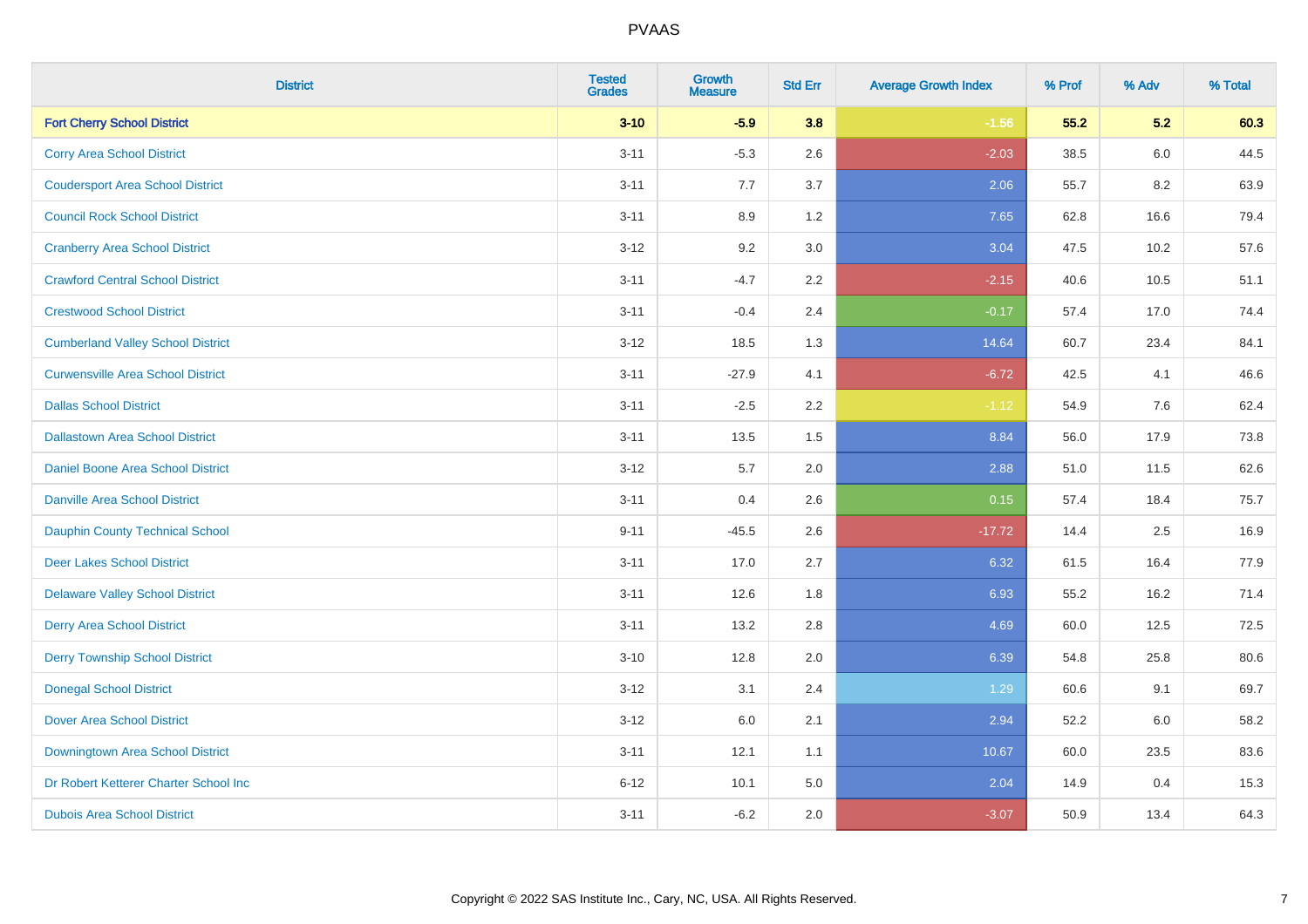| <b>District</b>                                   | <b>Tested</b><br><b>Grades</b> | Growth<br><b>Measure</b> | <b>Std Err</b> | <b>Average Growth Index</b> | % Prof | % Adv | % Total |
|---------------------------------------------------|--------------------------------|--------------------------|----------------|-----------------------------|--------|-------|---------|
| <b>Fort Cherry School District</b>                | $3 - 10$                       | $-5.9$                   | 3.8            | $-1.56$                     | 55.2   | 5.2   | 60.3    |
| <b>Dunmore School District</b>                    | $3 - 11$                       | $-7.7$                   | 2.9            | $-2.62$                     | 34.0   | 7.2   | 41.2    |
| <b>East Allegheny School District</b>             | $3 - 11$                       | $-6.3$                   | 3.3            | $-1.87$                     | 31.9   | 9.7   | 41.7    |
| <b>East Lycoming School District</b>              | $3 - 11$                       | $-6.0$                   | 2.7            | $-2.24$                     | 48.3   | 4.2   | 52.5    |
| <b>East Penn School District</b>                  | $3 - 11$                       | 4.1                      | 1.3            | 3.27                        | 55.8   | 11.5  | 67.3    |
| <b>East Pennsboro Area School District</b>        | $3 - 11$                       | $-4.2$                   | 2.5            | $-1.71$                     | 60.8   | 8.5   | 69.3    |
| East Stroudsburg Area School District             | $3 - 11$                       | 0.1                      | 1.6            | 0.05                        | 45.8   | 7.8   | 53.6    |
| <b>Eastern Lancaster County School District</b>   | $3 - 12$                       | 4.5                      | 2.2            | 2.09                        | 46.3   | 11.4  | 57.6    |
| <b>Eastern Lebanon County School District</b>     | $3 - 11$                       | 8.6                      | 2.2            | 3.84                        | 48.8   | 11.4  | 60.3    |
| <b>Eastern York School District</b>               | $3 - 11$                       | 9.6                      | 2.6            | 3.71                        | 56.3   | 12.6  | 68.9    |
| <b>Easton Area School District</b>                | $3 - 12$                       | $-4.1$                   | 1.4            | $-2.91$                     | 39.9   | 4.0   | 43.9    |
| <b>Elizabeth Forward School District</b>          | $3 - 11$                       | $-8.4$                   | 2.4            | $-3.41$                     | 51.7   | 4.0   | 55.7    |
| <b>Elizabethtown Area School District</b>         | $3 - 12$                       | $-0.9$                   | 1.9            | $-0.47$                     | 50.0   | 11.2  | 61.2    |
| <b>Elk Lake School District</b>                   | $3 - 11$                       | $-4.0$                   | 3.3            | $-1.23$                     | 46.2   | 3.3   | 49.4    |
| <b>Ellwood City Area School District</b>          | $3 - 11$                       | $-4.2$                   | 3.2            | $-1.29$                     | 54.1   | 14.1  | 68.2    |
| <b>Ephrata Area School District</b>               | $3 - 11$                       | 5.6                      | 1.8            | 3.12                        | 54.7   | 9.5   | 64.2    |
| <b>Erie City School District</b>                  | $3 - 12$                       | $-14.5$                  | 1.6            | $-9.26$                     | 25.4   | 3.0   | 28.4    |
| Esperanza Academy Charter School                  | $4 - 11$                       | 4.0                      | 2.5            | 1.61                        | 32.4   | 0.7   | 33.1    |
| <b>Esperanza Cyber Charter School</b>             | $3 - 11$                       | 7.1                      | 6.1            | 1.16                        | 9.1    | 0.0   | 9.1     |
| <b>Everett Area School District</b>               | $3 - 11$                       | $5.0\,$                  | 3.4            | 1.47                        | 60.5   | 1.3   | 61.8    |
| <b>Executive Education Academy Charter School</b> | $3 - 10$                       | $-6.5$                   | 3.1            | $-2.08$                     | 23.7   | 2.2   | 25.8    |
| <b>Exeter Township School District</b>            | $3 - 11$                       | $-10.4$                  | 1.9            | $-5.44$                     | 50.6   | 2.7   | 53.3    |
| <b>Fairfield Area School District</b>             | $3 - 11$                       | $-5.6$                   | 3.4            | $-1.66$                     | 57.9   | 4.0   | 61.8    |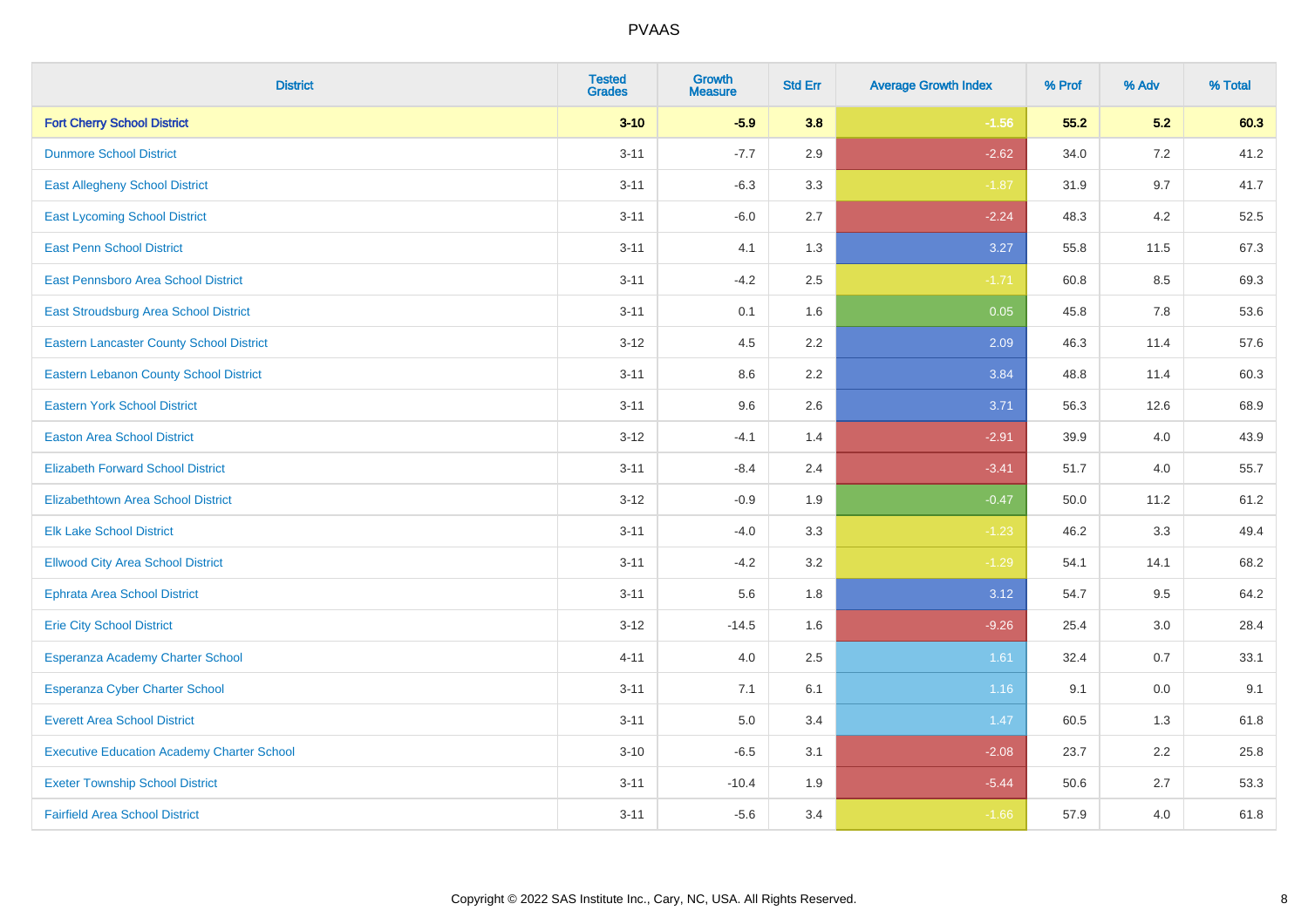| <b>District</b>                             | <b>Tested</b><br><b>Grades</b> | <b>Growth</b><br><b>Measure</b> | <b>Std Err</b> | <b>Average Growth Index</b> | % Prof | % Adv   | % Total |
|---------------------------------------------|--------------------------------|---------------------------------|----------------|-----------------------------|--------|---------|---------|
| <b>Fort Cherry School District</b>          | $3 - 10$                       | $-5.9$                          | 3.8            | $-1.56$                     | 55.2   | 5.2     | 60.3    |
| <b>Fairview School District</b>             | $3 - 11$                       | 3.4                             | 2.6            | 1.32                        | 57.2   | 17.6    | 74.8    |
| <b>Fannett-Metal School District</b>        | $3 - 11$                       | $-3.4$                          | 5.1            | $-0.67$                     | 38.7   | 8.1     | 46.8    |
| <b>Farrell Area School District</b>         | $3 - 11$                       | $-10.4$                         | 4.3            | $-2.41$                     | 19.0   | $0.0\,$ | 19.0    |
| <b>Ferndale Area School District</b>        | $3 - 10$                       | $-5.8$                          | 4.3            | $-1.33$                     | 40.0   | 0.0     | 40.0    |
| <b>Fleetwood Area School District</b>       | $3 - 10$                       | 12.2                            | 2.2            | 5.68                        | 53.5   | 11.6    | 65.2    |
| <b>Forbes Road School District</b>          | $3 - 11$                       | 2.8                             | 5.1            | 0.56                        | 41.4   | 10.3    | 51.7    |
| <b>Forest Area School District</b>          | $3 - 11$                       | $-4.4$                          | 5.4            | $-0.81$                     | 36.2   | 2.1     | 38.3    |
| <b>Forest City Regional School District</b> | $3 - 12$                       | $-6.0$                          | 3.0            | $-1.96$                     | 44.1   | $0.0\,$ | 44.1    |
| <b>Forest Hills School District</b>         | $3 - 11$                       | $-7.3$                          | 2.7            | $-2.74$                     | 41.1   | 13.7    | 54.8    |
| <b>Fort Cherry School District</b>          | $3 - 10$                       | $-5.9$                          | 3.8            | $-1.56$                     | 55.2   | 5.2     | 60.3    |
| <b>Fort Leboeuf School District</b>         | $3 - 11$                       | 11.7                            | 2.5            | 4.73                        | 48.5   | 21.1    | 69.6    |
| Fox Chapel Area School District             | $3 - 11$                       | 9.8                             | 1.8            | 5.36                        | 56.6   | 28.6    | 85.2    |
| <b>Franklin Area School District</b>        | $3 - 11$                       | 6.6                             | 2.8            | 2.34                        | 48.2   | 4.5     | 52.7    |
| <b>Franklin Regional School District</b>    | $3 - 11$                       | 2.0                             | 1.9            | 1.02                        | 66.7   | 15.5    | 82.1    |
| <b>Frazier School District</b>              | $3 - 11$                       | $-17.2$                         | 3.7            | $-4.70$                     | 37.1   | 1.6     | 38.7    |
| <b>Freedom Area School District</b>         | $3 - 11$                       | $-7.1$                          | 3.0            | $-2.37$                     | 43.8   | 4.2     | 47.9    |
| <b>Freeport Area School District</b>        | $3 - 10$                       | 9.7                             | 2.5            | 3.91                        | 57.5   | 17.8    | 75.3    |
| <b>Galeton Area School District</b>         | $3 - 11$                       | 2.2                             | 5.3            | 0.42                        | 41.3   | 4.4     | 45.6    |
| <b>Garnet Valley School District</b>        | $3 - 10$                       | 10.9                            | 1.7            | 6.53                        | 67.1   | 19.0    | 86.1    |
| <b>Gateway School District</b>              | $3 - 11$                       | 0.8                             | 2.2            | 0.38                        | 52.1   | 13.8    | 65.9    |
| <b>General Mclane School District</b>       | $3 - 11$                       | 3.1                             | 2.9            | 1.07                        | 62.3   | 4.9     | 67.2    |
| Gettysburg Area School District             | $3 - 11$                       | $-4.0$                          | 2.1            | $-1.89$                     | 45.3   | 14.0    | 59.3    |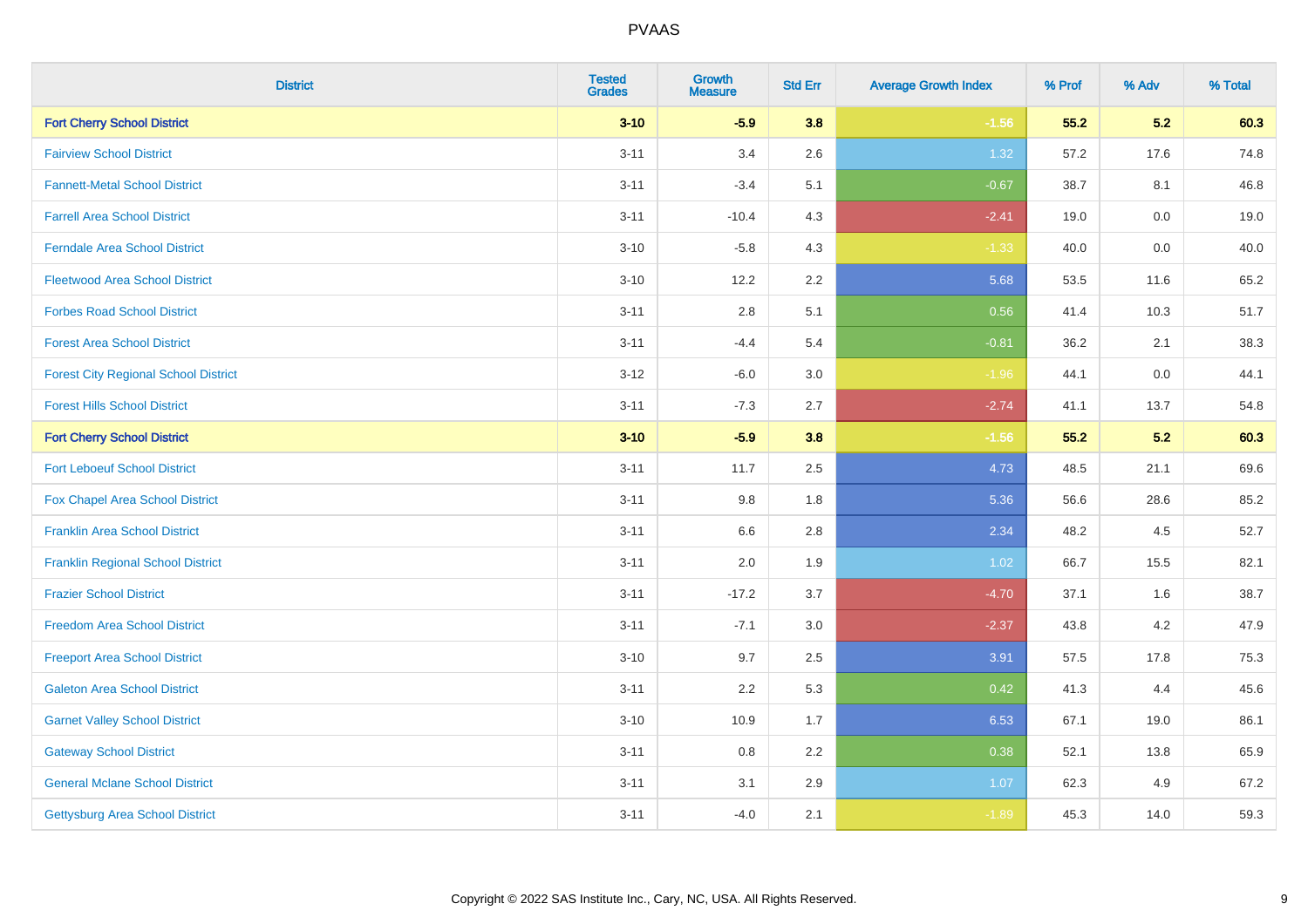| <b>District</b>                               | <b>Tested</b><br><b>Grades</b> | <b>Growth</b><br><b>Measure</b> | <b>Std Err</b> | <b>Average Growth Index</b> | % Prof | % Adv   | % Total |
|-----------------------------------------------|--------------------------------|---------------------------------|----------------|-----------------------------|--------|---------|---------|
| <b>Fort Cherry School District</b>            | $3 - 10$                       | $-5.9$                          | 3.8            | $-1.56$                     | 55.2   | 5.2     | 60.3    |
| <b>Gillingham Charter School</b>              | $3 - 11$                       | $-4.4$                          | 5.6            | $-0.77$                     | 20.8   | $8.3\,$ | 29.2    |
| <b>Girard School District</b>                 | $3 - 11$                       | $-0.6$                          | 2.7            | $-0.22$                     | 53.9   | 15.6    | 69.6    |
| <b>Glendale School District</b>               | $3 - 10$                       | $-0.9$                          | 3.7            | $-0.24$                     | 50.0   | 5.4     | 55.4    |
| <b>Governor Mifflin School District</b>       | $3 - 11$                       | 4.1                             | 1.8            | 2.33                        | 42.5   | 7.2     | 49.7    |
| <b>Great Valley School District</b>           | $3 - 11$                       | 15.0                            | 1.9            | 7.98                        | 50.0   | 35.0    | 85.0    |
| <b>Greater Johnstown School District</b>      | $3 - 11$                       | $-3.1$                          | 2.6            | $-1.19$                     | 26.1   | 0.0     | 26.1    |
| <b>Greater Latrobe School District</b>        | $3 - 11$                       | 0.6                             | 1.9            | 0.31                        | 55.5   | 14.1    | 69.5    |
| <b>Greater Nanticoke Area School District</b> | $3 - 12$                       | 11.2                            | 2.8            | 4.01                        | 38.0   | 12.4    | 50.4    |
| <b>Greencastle-Antrim School District</b>     | $3 - 11$                       | $-3.0$                          | 2.2            | $-1.36$                     | 62.4   | 9.9     | 72.3    |
| <b>Greensburg Salem School District</b>       | $3 - 11$                       | $-4.4$                          | 2.4            | $-1.88$                     | 47.6   | 4.9     | 52.4    |
| <b>Greenville Area School District</b>        | $3 - 11$                       | 0.7                             | 2.9            | 0.26                        | 53.4   | 6.9     | 60.3    |
| <b>Greenwood School District</b>              | $3 - 11$                       | 15.9                            | 3.9            | 4.11                        | 50.0   | 25.0    | 75.0    |
| <b>Grove City Area School District</b>        | $3 - 12$                       | 5.1                             | 2.4            | 2.09                        | 36.4   | 16.5    | 52.8    |
| <b>Halifax Area School District</b>           | $3 - 11$                       | 4.7                             | 3.9            | 1.22                        | 61.5   | 9.6     | 71.2    |
| <b>Hamburg Area School District</b>           | $3 - 11$                       | 8.9                             | 2.5            | 3.63                        | 43.5   | 8.2     | 51.7    |
| <b>Hampton Township School District</b>       | $3 - 11$                       | 5.1                             | 2.2            | 2.35                        | 54.0   | 28.2    | 82.2    |
| <b>Hanover Area School District</b>           | $3 - 11$                       | 2.2                             | 4.6            | 0.48                        | 42.9   | 5.7     | 48.6    |
| <b>Hanover Public School District</b>         | $3 - 11$                       | 5.2                             | 2.8            | 1.83                        | 52.2   | 14.4    | 66.7    |
| <b>Harbor Creek School District</b>           | $3 - 11$                       | $-7.1$                          | 2.7            | $-2.67$                     | 48.8   | 15.2    | 64.0    |
| Harmony Area School District                  | $3 - 10$                       | 4.5                             | 6.3            | 0.72                        | 33.3   | 13.3    | 46.7    |
| <b>Harrisburg City School District</b>        | $3 - 11$                       | $-0.4$                          | 2.1            | $-0.19$                     | 15.1   | 0.4     | 15.5    |
| Hatboro-Horsham School District               | $3 - 11$                       | $-12.8$                         | 1.7            | $-7.47$                     | 45.6   | 7.2     | 52.8    |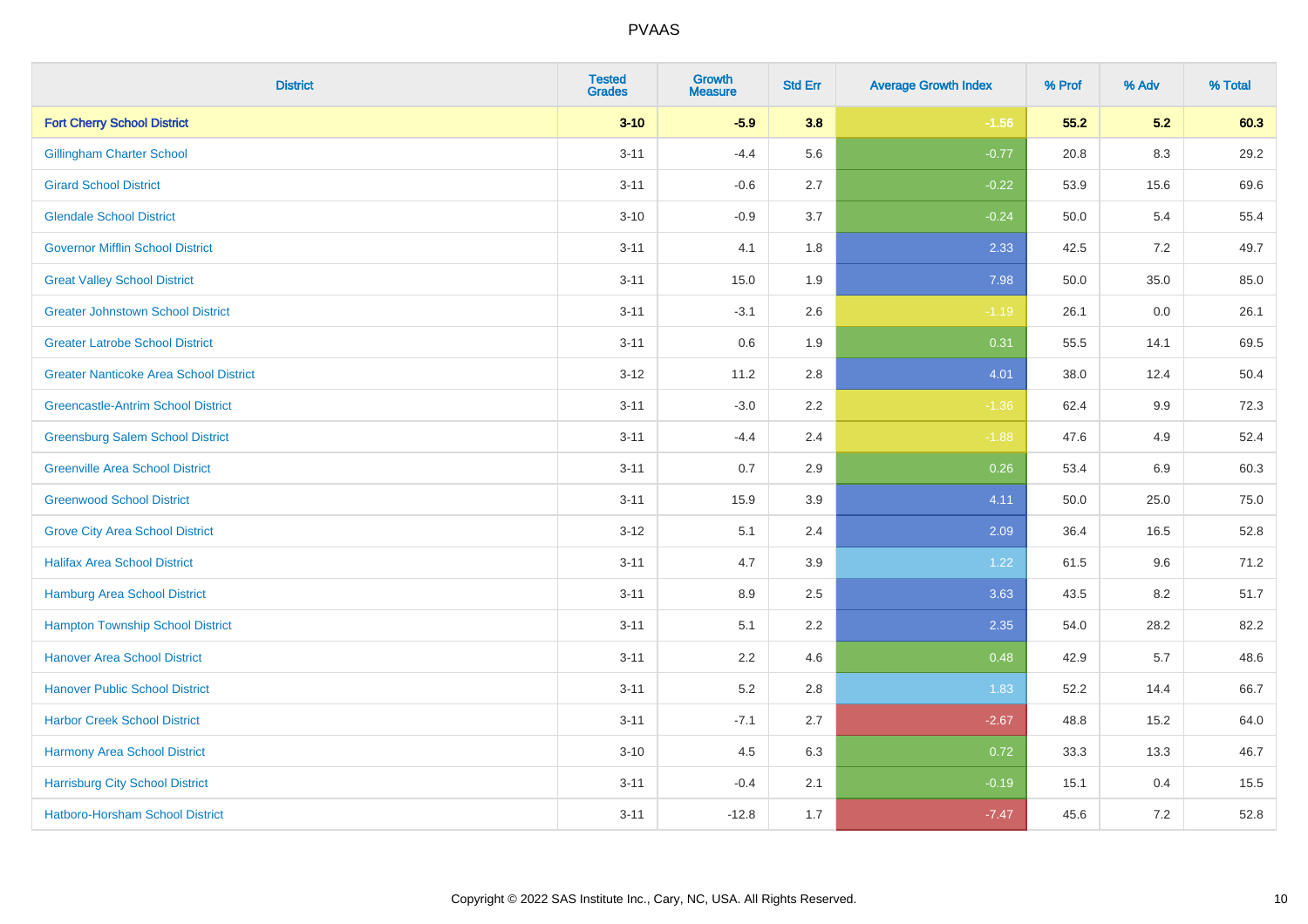| <b>District</b>                               | <b>Tested</b><br><b>Grades</b> | <b>Growth</b><br><b>Measure</b> | <b>Std Err</b> | <b>Average Growth Index</b> | % Prof | % Adv | % Total |
|-----------------------------------------------|--------------------------------|---------------------------------|----------------|-----------------------------|--------|-------|---------|
| <b>Fort Cherry School District</b>            | $3 - 10$                       | $-5.9$                          | 3.8            | $-1.56$                     | 55.2   | 5.2   | 60.3    |
| <b>Haverford Township School District</b>     | $3 - 11$                       | 8.0                             | 1.5            | 5.27                        | 53.0   | 25.5  | 78.6    |
| <b>Hazleton Area School District</b>          | $3 - 11$                       | 9.6                             | 1.4            | 6.77                        | 45.0   | 7.8   | 52.9    |
| <b>Hempfield Area School District</b>         | $3 - 12$                       | 4.6                             | 1.6            | 2.86                        | 53.5   | 20.1  | 73.6    |
| <b>Hempfield School District</b>              | $3 - 11$                       | 0.1                             | 1.4            | 0.08                        | 58.2   | 9.9   | 68.2    |
| <b>Hermitage School District</b>              | $3-12$                         | 3.8                             | 2.4            | 1.60                        | 57.5   | 9.3   | 66.8    |
| <b>Highlands School District</b>              | $3 - 11$                       | $-7.4$                          | 2.7            | $-2.76$                     | 44.4   | 3.7   | 48.2    |
| <b>Hollidaysburg Area School District</b>     | $3 - 11$                       | 6.0                             | 2.1            | 2.88                        | 57.1   | 12.3  | 69.4    |
| <b>Homer-Center School District</b>           | $3 - 11$                       | 9.7                             | 3.6            | 2.70                        | 45.1   | 17.2  | 62.3    |
| Hope For Hyndman Charter School               | $3 - 11$                       | $-2.0$                          | 6.1            | $-0.32$                     | 33.3   | 0.0   | 33.3    |
| <b>Hopewell Area School District</b>          | $3 - 11$                       | 2.6                             | 2.7            | 0.97                        | 58.4   | 4.0   | 62.4    |
| Huntingdon Area School District               | $3 - 11$                       | $-2.0$                          | 2.7            | $-0.72$                     | 36.8   | 10.3  | 47.0    |
| Imhotep Institute Charter High School         | $9 - 11$                       | $-5.3$                          | 5.8            | $-0.92$                     | 25.0   | 0.0   | 25.0    |
| <b>Indiana Area School District</b>           | $3 - 11$                       | $-5.3$                          | 2.3            | $-2.28$                     | 47.6   | 18.4  | 66.1    |
| <b>Innovative Arts Academy Charter School</b> | $6 - 11$                       | $-9.1$                          | 3.7            | $-2.44$                     | 9.5    | 0.0   | 9.5     |
| Insight PA Cyber Charter School               | $3 - 11$                       | 0.7                             | 5.7            | 0.12                        | 50.0   | 4.8   | 54.8    |
| <b>Interboro School District</b>              | $3 - 12$                       | $-7.3$                          | 2.1            | $-3.43$                     | 46.6   | 4.8   | 51.4    |
| <b>Iroquois School District</b>               | $3 - 11$                       | 13.1                            | 3.0            | 4.35                        | 48.2   | 7.8   | 56.0    |
| Jamestown Area School District                | $3 - 11$                       | 13.5                            | 4.2            | 3.19                        | 64.4   | 13.3  | 77.8    |
| Jeannette City School District                | $3 - 11$                       | $-4.3$                          | 3.8            | $-1.13$                     | 46.7   | 7.5   | 54.2    |
| Jefferson County-Dubois AVTS                  | $9 - 11$                       | $-16.2$                         | 3.9            | $-4.16$                     | 23.0   | 0.0   | 23.0    |
| Jefferson-Morgan School District              | $3 - 10$                       | $-9.9$                          | 4.2            | $-2.35$                     | 43.8   | 4.2   | 47.9    |
| <b>Jenkintown School District</b>             | $3 - 11$                       | 12.5                            | 4.4            | 2.84                        | 54.6   | 29.6  | 84.1    |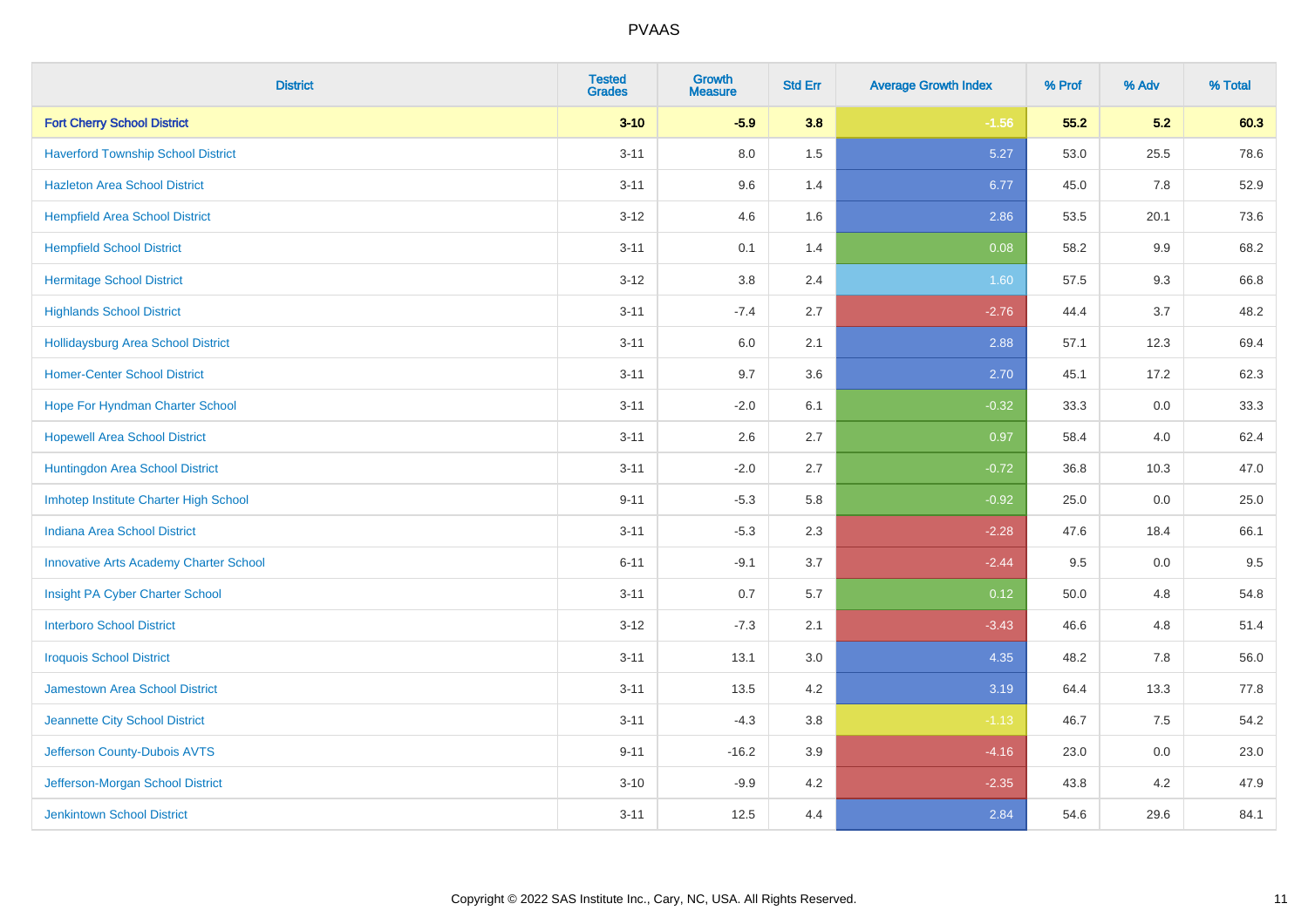| <b>District</b>                                 | <b>Tested</b><br><b>Grades</b> | <b>Growth</b><br><b>Measure</b> | <b>Std Err</b> | <b>Average Growth Index</b> | % Prof | % Adv   | % Total |
|-------------------------------------------------|--------------------------------|---------------------------------|----------------|-----------------------------|--------|---------|---------|
| <b>Fort Cherry School District</b>              | $3 - 10$                       | $-5.9$                          | 3.8            | $-1.56$                     | 55.2   | 5.2     | 60.3    |
| Jersey Shore Area School District               | $3 - 11$                       | 0.5                             | 2.6            | 0.21                        | 47.1   | $9.2\,$ | 56.2    |
| Jim Thorpe Area School District                 | $3 - 11$                       | $-5.8$                          | 2.7            | $-2.19$                     | 33.3   | 7.4     | 40.7    |
| Johnsonburg Area School District                | $3 - 11$                       | $-14.1$                         | 3.9            | $-3.62$                     | 54.0   | 4.6     | 58.6    |
| <b>Juniata County School District</b>           | $3 - 12$                       | $-4.9$                          | 2.1            | $-2.26$                     | 38.5   | 2.9     | 41.4    |
| Juniata Valley School District                  | $3 - 11$                       | $-3.9$                          | 3.5            | $-1.10$                     | 44.4   | 3.5     | 47.8    |
| <b>Kane Area School District</b>                | $3 - 10$                       | $-3.7$                          | 3.2            | $-1.17$                     | 39.5   | 9.9     | 49.4    |
| <b>Karns City Area School District</b>          | $3 - 11$                       | $-6.0$                          | 2.9            | $-2.03$                     | 53.1   | 8.3     | 61.5    |
| <b>Kennett Consolidated School District</b>     | $3 - 11$                       | 4.8                             | 1.8            | 2.61                        | 52.5   | 10.7    | 63.2    |
| <b>Keystone Central School District</b>         | $3 - 11$                       | $-5.1$                          | 2.0            | $-2.46$                     | 44.7   | 4.6     | 49.4    |
| <b>Keystone Education Center Charter School</b> | $3 - 12$                       | $-12.9$                         | 5.9            | $-2.19$                     | 28.0   | 0.0     | 28.0    |
| <b>Keystone Oaks School District</b>            | $3 - 11$                       | 5.5                             | 2.6            | 2.07                        | 53.2   | 12.1    | 65.4    |
| <b>Keystone School District</b>                 | $3 - 11$                       | 3.1                             | 3.3            | 0.94                        | 50.6   | 6.5     | 57.1    |
| <b>KIPP Dubois Charter School</b>               | $9 - 10$                       | 4.7                             | 3.3            | 1.40                        | 31.0   | 1.4     | 32.4    |
| <b>Kiski Area School District</b>               | $3 - 11$                       | $-3.7$                          | 2.0            | $-1.86$                     | 57.4   | 10.4    | 67.8    |
| <b>Kutztown Area School District</b>            | $3 - 12$                       | $-0.2$                          | 3.2            | $-0.05$                     | 55.4   | 13.3    | 68.7    |
| La Academia Partnership Charter School          | $6 - 11$                       | $-11.0$                         | 4.7            | $-2.34$                     | 6.8    | 0.0     | 6.8     |
| Lackawanna Trail School District                | $3 - 10$                       | $-21.7$                         | 3.5            | $-6.20$                     | 38.5   | 1.5     | 40.0    |
| <b>Lakeland School District</b>                 | $3 - 11$                       | 1.1                             | 2.8            | 0.38                        | 48.6   | 3.7     | 52.3    |
| Lake-Lehman School District                     | $3 - 11$                       | 10.8                            | 2.7            | 3.93                        | 55.3   | 7.9     | 63.2    |
| <b>Lakeview School District</b>                 | $3 - 11$                       | $-0.9$                          | 3.7            | $-0.24$                     | 60.3   | 3.2     | 63.5    |
| <b>Lampeter-Strasburg School District</b>       | $3 - 12$                       | $-8.6$                          | 2.0            | $-4.33$                     | 55.1   | 9.8     | 64.8    |
| <b>Lancaster School District</b>                | $3 - 12$                       | $-15.8$                         | 1.5            | $-10.90$                    | 14.6   | 2.3     | 16.9    |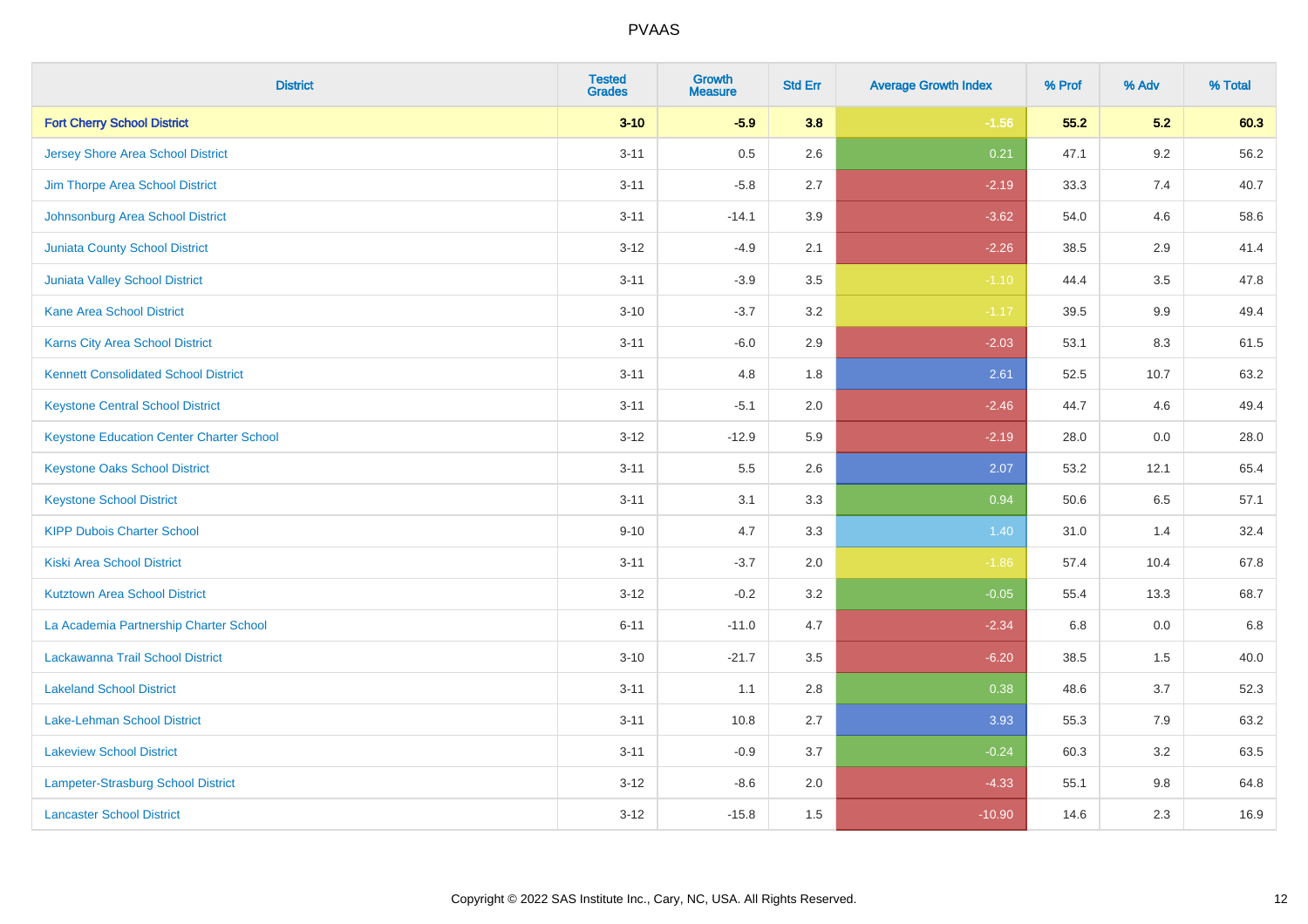| <b>District</b>                                    | <b>Tested</b><br><b>Grades</b> | Growth<br><b>Measure</b> | <b>Std Err</b> | <b>Average Growth Index</b> | % Prof | % Adv   | % Total |
|----------------------------------------------------|--------------------------------|--------------------------|----------------|-----------------------------|--------|---------|---------|
| <b>Fort Cherry School District</b>                 | $3 - 10$                       | $-5.9$                   | 3.8            | $-1.56$                     | 55.2   | 5.2     | 60.3    |
| <b>Laurel Highlands School District</b>            | $3 - 11$                       | 4.3                      | 2.4            | 1.81                        | 44.9   | 9.6     | 54.5    |
| <b>Laurel School District</b>                      | $3 - 11$                       | 1.8                      | 3.1            | 0.59                        | 70.1   | 2.3     | 72.4    |
| <b>Lawrence County CTC</b>                         | $10 - 11$                      | $-21.7$                  | 3.6            | $-6.05$                     | 19.8   | $0.0\,$ | 19.8    |
| <b>Lebanon School District</b>                     | $3 - 11$                       | $-1.6$                   | 1.9            | $-0.80$                     | 24.4   | 2.6     | 27.0    |
| <b>Leechburg Area School District</b>              | $3 - 11$                       | 4.4                      | 4.0            | 1.09                        | 47.8   | 19.6    | 67.4    |
| Lehigh Career & Technical Institute                | $10 - 12$                      | 5.6                      | 5.6            | 0.99                        | 78.3   | 0.0     | 78.3    |
| Lehigh Valley Academy Regional Charter School      | $3 - 11$                       | 0.7                      | 2.3            | 0.32                        | 46.3   | 5.0     | 51.4    |
| Lehigh Valley Charter High School For The Arts     | $9 - 10$                       | 7.3                      | 2.6            | 2.82                        | 62.3   | 18.2    | 80.5    |
| <b>Lehighton Area School District</b>              | $3 - 11$                       | $-1.6$                   | 2.3            | $-0.70$                     | 51.1   | 5.6     | 56.7    |
| <b>Lewisburg Area School District</b>              | $3 - 11$                       | $-2.7$                   | 2.6            | $-1.03$                     | 57.0   | 18.5    | 75.6    |
| <b>Ligonier Valley School District</b>             | $3 - 11$                       | 4.2                      | 3.1            | 1.34                        | 59.1   | 10.3    | 69.5    |
| Lincoln Leadership Academy Charter School          | $3 - 12$                       | 14.2                     | 6.4            | 2.22                        | 23.5   | 0.0     | 23.5    |
| <b>Lincoln Park Performing Arts Charter School</b> | $7 - 11$                       | 3.6                      | 2.5            | 1.42                        | 59.6   | 14.7    | 74.3    |
| <b>Line Mountain School District</b>               | $3 - 11$                       | 4.1                      | 3.2            | 1.27                        | 52.9   | 9.2     | 62.1    |
| <b>Littlestown Area School District</b>            | $3 - 11$                       | 11.4                     | 2.5            | 4.62                        | 55.2   | 10.4    | 65.6    |
| <b>Lower Dauphin School District</b>               | $3 - 11$                       | 0.6                      | 1.9            | 0.33                        | 49.2   | 12.6    | 61.8    |
| <b>Lower Merion School District</b>                | $3 - 11$                       | 19.0                     | 1.3            | 14.93                       | 55.6   | 29.9    | 85.5    |
| <b>Lower Moreland Township School District</b>     | $3 - 11$                       | 2.0                      | 2.2            | 0.95                        | 62.8   | 17.0    | 79.8    |
| <b>Loyalsock Township School District</b>          | $3 - 12$                       | 4.2                      | 2.8            | 1.47                        | 54.3   | 2.1     | 56.4    |
| <b>Mahanoy Area School District</b>                | $3 - 10$                       | $-9.0$                   | 3.6            | $-2.49$                     | 26.2   | 1.6     | 27.9    |
| <b>Manheim Central School District</b>             | $3 - 11$                       | 2.1                      | 2.1            | 1.01                        | 53.2   | 11.6    | 64.8    |
| <b>Manheim Township School District</b>            | $3 - 12$                       | $-0.9$                   | 1.6            | $-0.58$                     | 53.2   | 15.5    | 68.7    |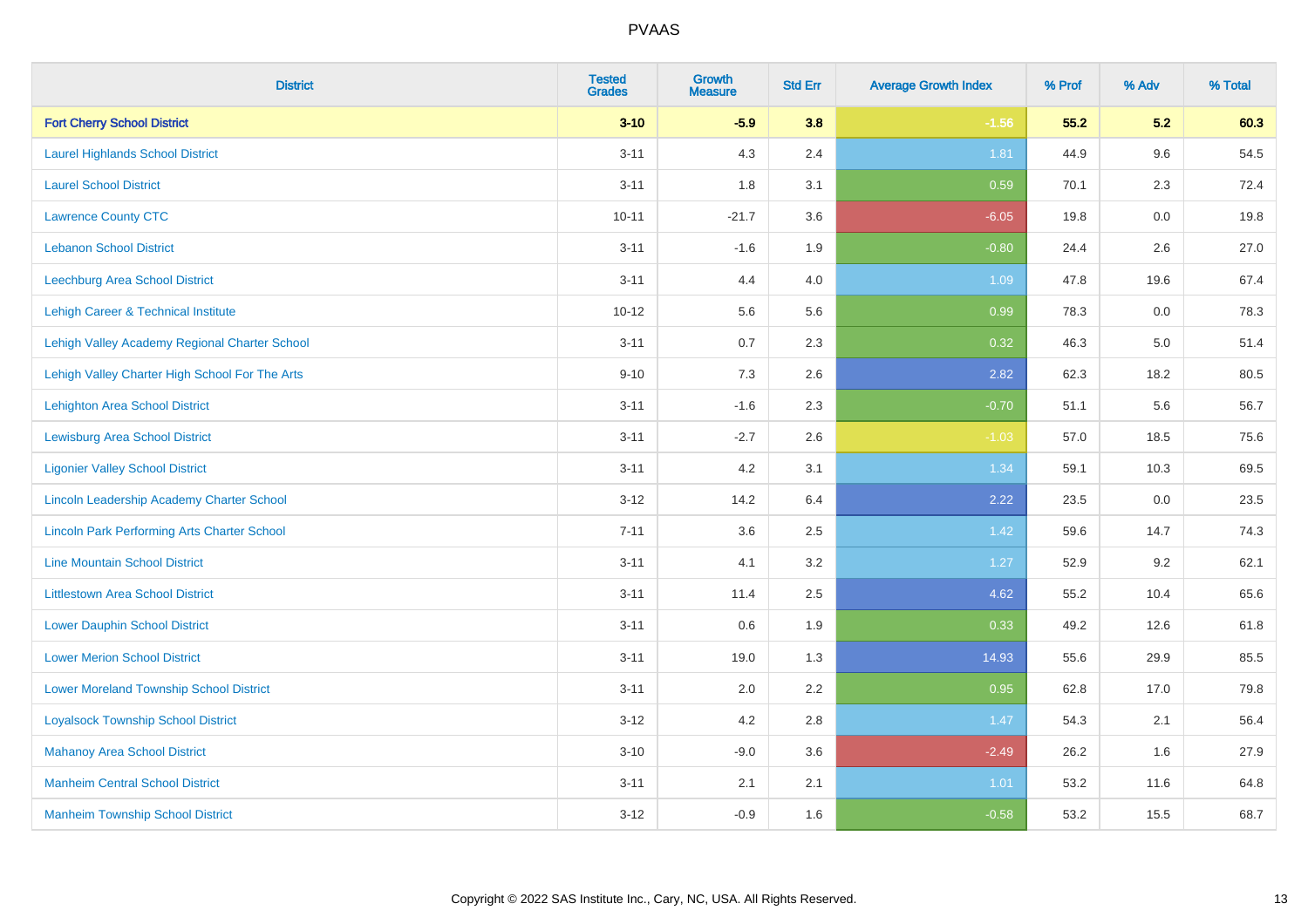| <b>District</b>                                | <b>Tested</b><br><b>Grades</b> | <b>Growth</b><br><b>Measure</b> | <b>Std Err</b> | <b>Average Growth Index</b> | % Prof | % Adv | % Total |
|------------------------------------------------|--------------------------------|---------------------------------|----------------|-----------------------------|--------|-------|---------|
| <b>Fort Cherry School District</b>             | $3 - 10$                       | $-5.9$                          | 3.8            | $-1.56$                     | 55.2   | 5.2   | 60.3    |
| <b>Marion Center Area School District</b>      | $3 - 10$                       | $-12.0$                         | 3.1            | $-3.87$                     | 33.7   | 1.1   | 34.8    |
| <b>Maritime Academy Charter School</b>         | $3 - 10$                       | $-11.4$                         | 3.5            | $-3.29$                     | 15.2   | 0.0   | 15.2    |
| <b>Marple Newtown School District</b>          | $3 - 11$                       | 2.0                             | 2.4            | 0.81                        | 57.6   | 12.8  | 70.4    |
| <b>Mars Area School District</b>               | $3 - 10$                       | 5.7                             | 2.1            | 2.75                        | 57.9   | 18.2  | 76.1    |
| <b>MaST Community Charter School</b>           | $3 - 10$                       | $-4.1$                          | 2.7            | $-1.52$                     | 44.0   | 9.5   | 53.4    |
| <b>MaST Community Charter School II</b>        | $3 - 10$                       | 4.4                             | 3.2            | 1.37                        | 28.4   | 3.4   | 31.8    |
| Mastery Charter High School-Lenfest Campus     | $7 - 11$                       | 2.5                             | 5.7            | 0.43                        | 40.0   | 0.0   | 40.0    |
| <b>Mastery Charter School - Gratz Campus</b>   | $7 - 10$                       | $-23.9$                         | 4.5            | $-5.29$                     | 2.9    | 0.0   | $2.9\,$ |
| <b>Mastery Charter School - Hardy Williams</b> | $3 - 11$                       | 11.4                            | 3.4            | 3.33                        | 44.3   | 5.7   | 50.0    |
| <b>Mastery Charter School - Pickett Campus</b> | $6 - 10$                       | 5.6                             | 5.7            | 1.00                        | 27.8   | 0.0   | 27.8    |
| Mastery Charter School - Shoemaker Campus      | $7 - 10$                       | 4.1                             | 3.0            | 1.34                        | 20.9   | 3.3   | 24.2    |
| <b>Mastery Charter School - Thomas Campus</b>  | $3 - 10$                       | 2.1                             | 6.2            | 0.33                        | 28.6   | 0.0   | 28.6    |
| <b>Mcguffey School District</b>                | $3 - 11$                       | 2.1                             | 2.6            | 0.81                        | 57.7   | 3.1   | 60.8    |
| <b>Mckeesport Area School District</b>         | $3 - 12$                       | 9.0                             | 2.4            | 3.72                        | 31.0   | 4.5   | 35.5    |
| Mechanicsburg Area School District             | $3 - 11$                       | 5.9                             | 1.8            | 3.29                        | 57.2   | 13.7  | 70.9    |
| <b>Mercer Area School District</b>             | $3 - 11$                       | $-0.2$                          | 3.3            | $-0.06$                     | 56.0   | 8.0   | 64.0    |
| <b>Methacton School District</b>               | $3 - 11$                       | 2.5                             | 1.7            | 1.43                        | 62.5   | 16.4  | 79.0    |
| Meyersdale Area School District                | $3 - 11$                       | 4.2                             | 4.0            | 1.07                        | 43.1   | 6.9   | 50.0    |
| <b>Mid Valley School District</b>              | $3 - 10$                       | $-1.7$                          | 3.0            | $-0.55$                     | 45.1   | 7.8   | 52.9    |
| <b>Middletown Area School District</b>         | $3 - 11$                       | $-5.3$                          | 2.6            | $-2.05$                     | 46.4   | 5.3   | 51.7    |
| <b>Midd-West School District</b>               | $3 - 11$                       | 10.3                            | 2.7            | 3.80                        | 58.0   | 13.4  | 71.4    |
| <b>Mifflin County School District</b>          | $3 - 11$                       | 9.1                             | 1.7            | 5.49                        | 47.1   | 6.7   | 53.8    |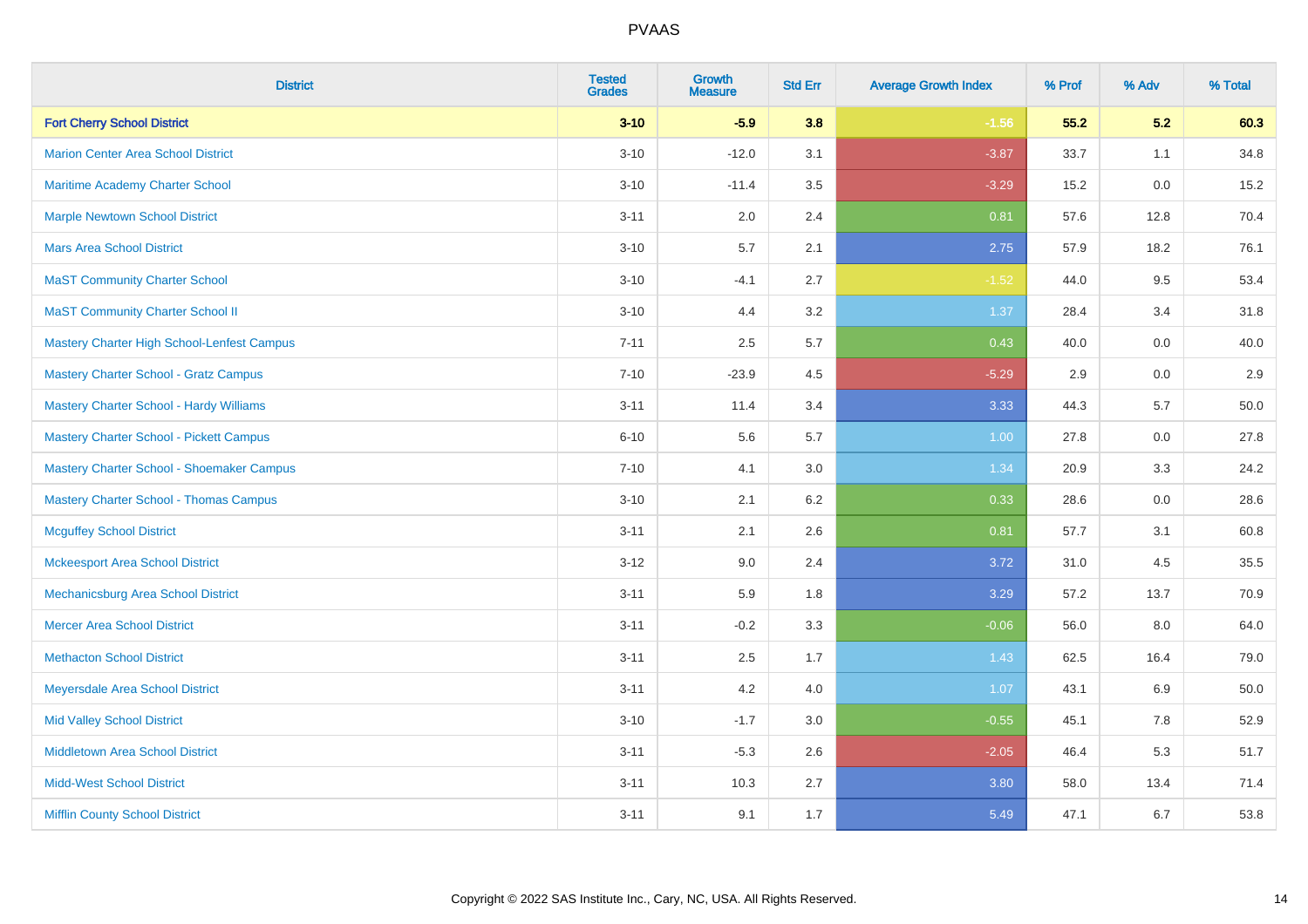| <b>District</b>                            | <b>Tested</b><br><b>Grades</b> | <b>Growth</b><br><b>Measure</b> | <b>Std Err</b> | <b>Average Growth Index</b> | % Prof | % Adv   | % Total |
|--------------------------------------------|--------------------------------|---------------------------------|----------------|-----------------------------|--------|---------|---------|
| <b>Fort Cherry School District</b>         | $3 - 10$                       | $-5.9$                          | 3.8            | $-1.56$                     | 55.2   | 5.2     | 60.3    |
| Mifflinburg Area School District           | $3 - 11$                       | $-15.8$                         | 2.5            | $-6.30$                     | 42.4   | 4.0     | 46.4    |
| <b>Millcreek Township School District</b>  | $3 - 11$                       | 3.1                             | 1.5            | 2.06                        | 55.6   | 14.2    | 69.7    |
| <b>Millersburg Area School District</b>    | $3 - 11$                       | 6.2                             | 3.8            | 1.63                        | 51.8   | 7.4     | 59.3    |
| <b>Millville Area School District</b>      | $3 - 12$                       | $-0.9$                          | 4.7            | $-0.18$                     | 51.4   | 5.4     | 56.8    |
| <b>Milton Area School District</b>         | $3 - 11$                       | $-8.7$                          | 2.5            | $-3.52$                     | 45.4   | $6.9\,$ | 52.3    |
| <b>Minersville Area School District</b>    | $3 - 11$                       | $-14.4$                         | 3.7            | $-3.90$                     | 39.3   | 3.3     | 42.6    |
| <b>Mohawk Area School District</b>         | $3 - 11$                       | $-7.5$                          | 3.1            | $-2.45$                     | 49.4   | 11.0    | 60.4    |
| <b>Monessen City School District</b>       | $3 - 10$                       | 8.3                             | 4.5            | 1.85                        | 42.9   | 2.9     | 45.7    |
| <b>Moniteau School District</b>            | $3 - 11$                       | $-11.8$                         | 3.3            | $-3.56$                     | 50.0   | 6.3     | 56.3    |
| <b>Montgomery Area School District</b>     | $3 - 11$                       | 10.7                            | 3.6            | 2.96                        | 48.7   | 12.4    | 61.1    |
| <b>Montour School District</b>             | $3 - 11$                       | $-1.8$                          | 2.1            | $-0.88$                     | 61.4   | 15.1    | 76.5    |
| <b>Montoursville Area School District</b>  | $3-12$                         | 10.8                            | 2.5            | 4.24                        | 44.6   | 20.1    | 64.8    |
| <b>Montrose Area School District</b>       | $3 - 10$                       | $-5.5$                          | 3.0            | $-1.82$                     | 46.7   | 5.4     | 52.2    |
| Moon Area School District                  | $3 - 11$                       | 8.2                             | 1.9            | 4.25                        | 58.7   | 18.5    | 77.2    |
| Morrisville Borough School District        | $3 - 11$                       | 4.8                             | 4.3            | 1.10                        | 30.2   | 2.3     | 32.6    |
| <b>Moshannon Valley School District</b>    | $3 - 10$                       | $-7.0$                          | 3.4            | $-2.01$                     | 48.5   | 0.0     | 48.5    |
| <b>Mount Carmel Area School District</b>   | $3 - 11$                       | $-0.6$                          | 3.1            | $-0.18$                     | 45.3   | 2.1     | 47.4    |
| <b>Mount Pleasant Area School District</b> | $3 - 11$                       | $-5.0$                          | 2.6            | $-1.93$                     | 52.6   | 0.0     | 52.6    |
| <b>Mount Union Area School District</b>    | $3 - 10$                       | $-6.1$                          | 3.1            | $-1.97$                     | 32.2   | 3.4     | 35.6    |
| <b>Mountain View School District</b>       | $3 - 11$                       | 20.9                            | 3.5            | 5.91                        | 57.8   | 20.3    | 78.1    |
| Mt Lebanon School District                 | $3 - 11$                       | $-1.0$                          | 1.5            | $-0.70$                     | 61.9   | 24.0    | 85.9    |
| <b>Muhlenberg School District</b>          | $3 - 10$                       | 4.0                             | 1.9            | 2.10                        | 34.2   | 2.6     | 36.8    |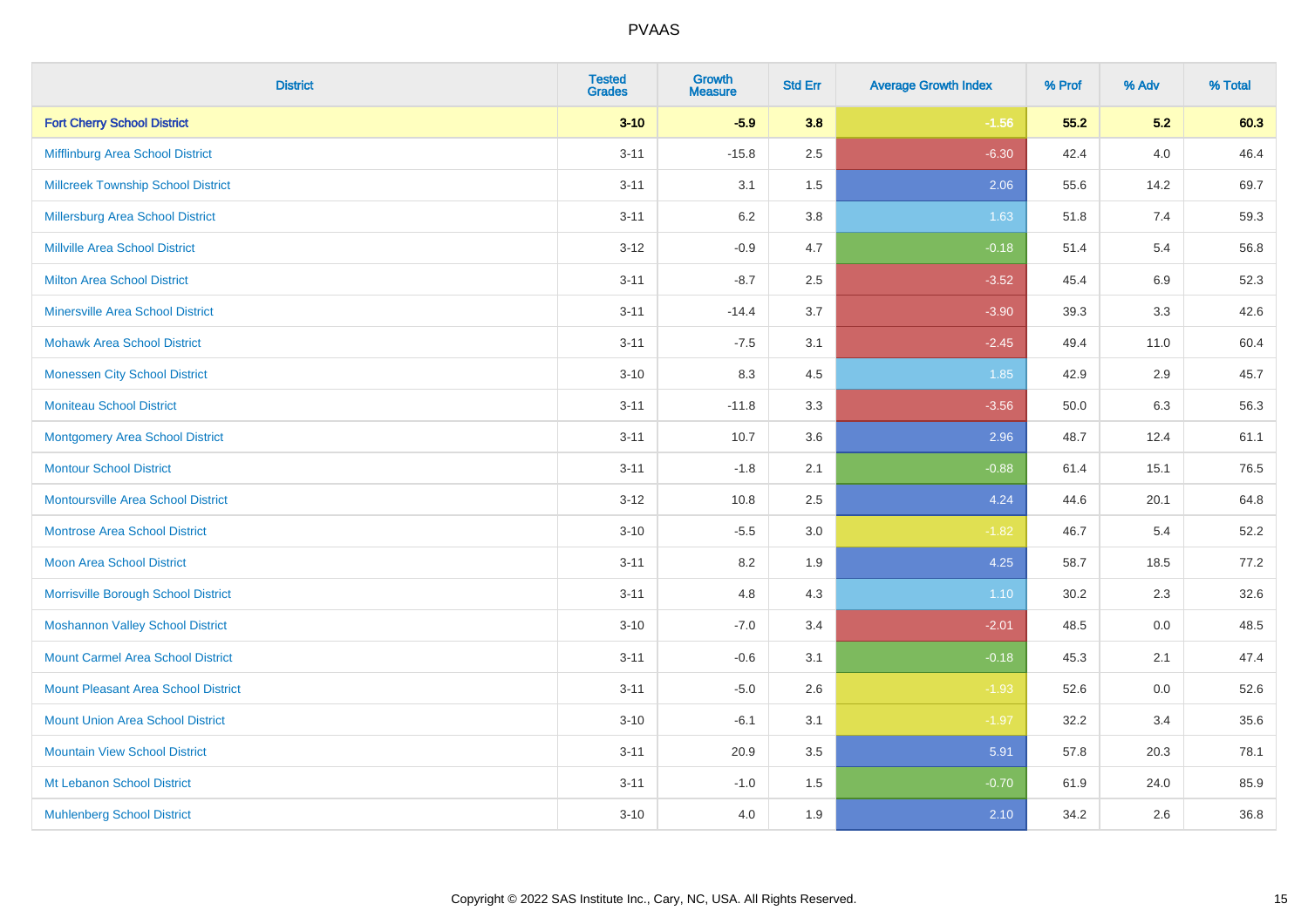| <b>District</b>                             | <b>Tested</b><br><b>Grades</b> | <b>Growth</b><br><b>Measure</b> | <b>Std Err</b> | <b>Average Growth Index</b> | % Prof | % Adv | % Total |
|---------------------------------------------|--------------------------------|---------------------------------|----------------|-----------------------------|--------|-------|---------|
| <b>Fort Cherry School District</b>          | $3 - 10$                       | $-5.9$                          | 3.8            | $-1.56$                     | 55.2   | 5.2   | 60.3    |
| Multicultural Academy Charter School        | $9 - 11$                       | 9.5                             | 3.5            | 2.69                        | 22.0   | 0.0   | 22.0    |
| <b>Muncy School District</b>                | $3 - 11$                       | $-8.1$                          | 3.7            | $-2.21$                     | 42.0   | 3.8   | 45.8    |
| Nazareth Area School District               | $3 - 11$                       | $-4.7$                          | 1.7            | $-2.82$                     | 59.2   | 9.9   | 69.0    |
| <b>Neshaminy School District</b>            | $3 - 11$                       | 4.0                             | 1.3            | 3.02                        | 58.7   | 9.5   | 68.2    |
| <b>Neshannock Township School District</b>  | $3 - 10$                       | $-9.7$                          | 2.9            | $-3.34$                     | 62.4   | 5.6   | 67.9    |
| <b>New Brighton Area School District</b>    | $3 - 11$                       | 4.6                             | 3.1            | 1.47                        | 60.9   | 5.8   | 66.7    |
| <b>New Castle Area School District</b>      | $3 - 12$                       | $-6.4$                          | 2.4            | $-2.66$                     | 32.5   | 4.3   | 36.8    |
| <b>New Foundations Charter School</b>       | $3 - 11$                       | 5.4                             | $2.2^{\circ}$  | 2.41                        | 47.2   | 2.5   | 49.8    |
| <b>New Hope-Solebury School District</b>    | $3 - 11$                       | 7.5                             | 2.9            | 2.57                        | 68.2   | 22.7  | 90.9    |
| New Kensington-Arnold School District       | $3 - 11$                       | $-0.4$                          | 3.8            | $-0.10$                     | 40.7   | 3.7   | 44.4    |
| <b>Newport School District</b>              | $3 - 12$                       | 1.4                             | 3.5            | 0.41                        | 51.5   | 10.3  | 61.8    |
| Norristown Area School District             | $3-12$                         | $-12.8$                         | 1.6            | $-7.98$                     | 23.5   | 2.3   | 25.7    |
| North Allegheny School District             | $3 - 11$                       | 17.4                            | 1.3            | 13.52                       | 59.5   | 28.1  | 87.6    |
| <b>North Clarion County School District</b> | $3 - 12$                       | 3.7                             | 4.3            | 0.85                        | 67.5   | 15.0  | 82.5    |
| <b>North East School District</b>           | $3 - 11$                       | $-9.3$                          | 3.1            | $-3.02$                     | 62.6   | 14.4  | 77.0    |
| <b>North Hills School District</b>          | $3 - 11$                       | $-1.8$                          | 1.8            | $-0.96$                     | 59.1   | 14.1  | 73.2    |
| <b>North Penn School District</b>           | $3 - 11$                       | 9.1                             | 1.1            | 8.36                        | 55.8   | 17.0  | 72.8    |
| <b>North Pocono School District</b>         | $3 - 11$                       | $-2.3$                          | 3.4            | $-0.68$                     | 52.0   | 16.4  | 68.5    |
| <b>North Schuylkill School District</b>     | $3 - 11$                       | $-1.0$                          | 2.4            | $-0.42$                     | 41.8   | 5.1   | 46.8    |
| <b>North Star School District</b>           | $3 - 11$                       | $-8.7$                          | 3.5            | $-2.51$                     | 47.8   | 6.0   | 53.7    |
| Northampton Area School District            | $3 - 11$                       | 4.0                             | 1.6            | 2.51                        | 52.3   | 10.8  | 63.1    |
| <b>Northeast Bradford School District</b>   | $3 - 10$                       | $-3.1$                          | 4.0            | $-0.78$                     | 33.9   | 3.4   | 37.3    |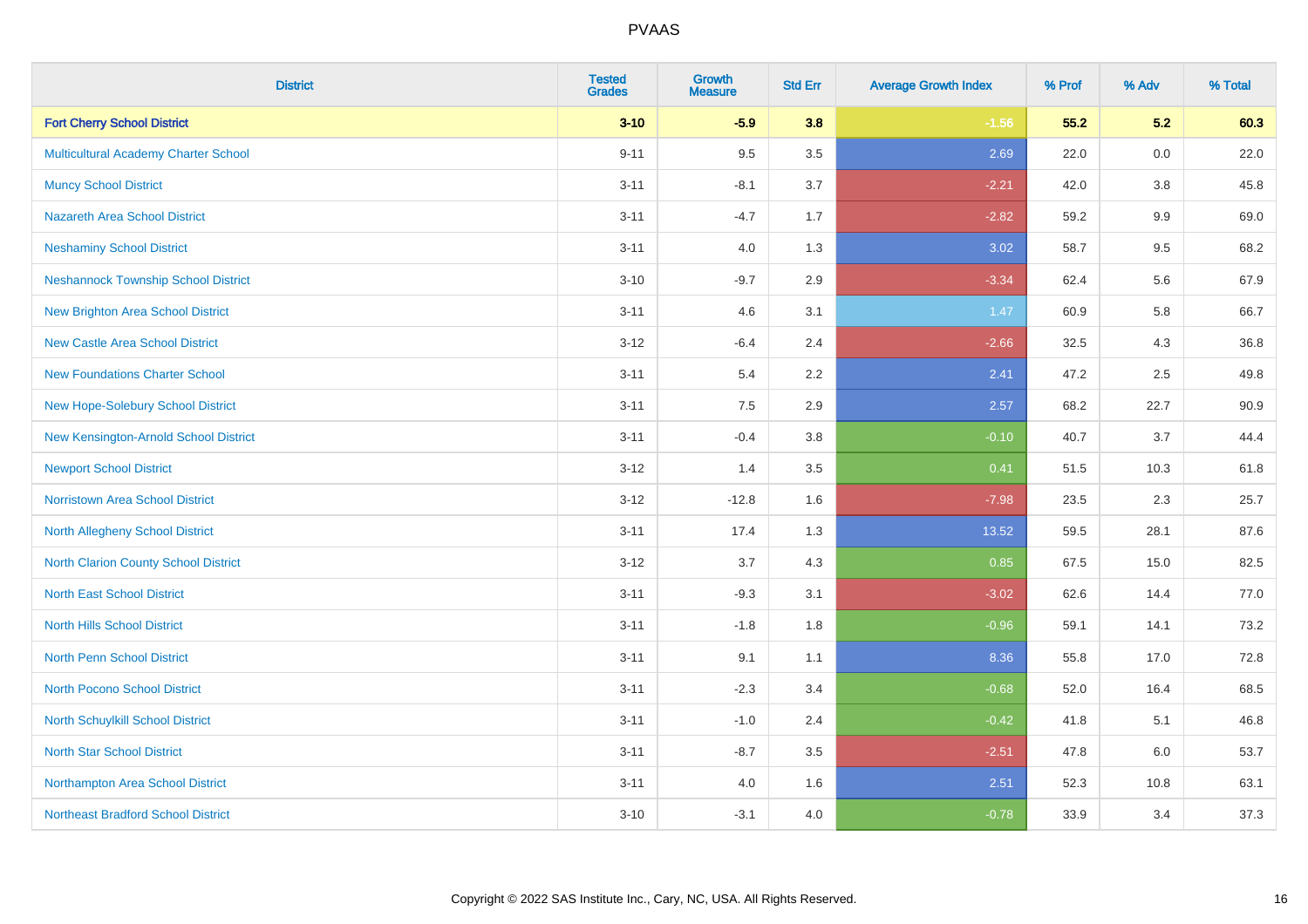| <b>District</b>                         | <b>Tested</b><br><b>Grades</b> | <b>Growth</b><br><b>Measure</b> | <b>Std Err</b> | <b>Average Growth Index</b> | % Prof | % Adv | % Total  |
|-----------------------------------------|--------------------------------|---------------------------------|----------------|-----------------------------|--------|-------|----------|
| <b>Fort Cherry School District</b>      | $3 - 10$                       | $-5.9$                          | 3.8            | $-1.56$                     | 55.2   | 5.2   | 60.3     |
| Northeastern York School District       | $3 - 11$                       | 5.9                             | 2.0            | 3.03                        | 51.1   | 16.6  | 67.6     |
| Northern Bedford County School District | $3 - 11$                       | 16.5                            | 3.6            | 4.58                        | 51.7   | 20.0  | 71.7     |
| <b>Northern Cambria School District</b> | $3 - 11$                       | 10.0                            | 3.3            | 3.04                        | 47.4   | 5.1   | 52.6     |
| Northern Lebanon School District        | $3 - 11$                       | 0.4                             | 2.5            | 0.15                        | 28.0   | 3.0   | 31.0     |
| Northern Lehigh School District         | $3 - 12$                       | $-10.4$                         | 2.7            | $-3.82$                     | 28.0   | 9.3   | 37.3     |
| <b>Northern Potter School District</b>  | $3 - 12$                       | $-13.1$                         | 4.6            | $-2.84$                     | 37.5   | 0.0   | 37.5     |
| Northern Tioga School District          | $3 - 12$                       | $-7.5$                          | 2.8            | $-2.64$                     | 54.0   | 1.2   | 55.2     |
| Northern York County School District    | $3 - 11$                       | 15.6                            | 2.0            | 7.98                        | 57.4   | 11.5  | 68.8     |
| <b>Northgate School District</b>        | $3 - 11$                       | 6.3                             | 3.6            | 1.73                        | 53.3   | 16.7  | 70.0     |
| <b>Northwest Area School District</b>   | $3 - 10$                       | $-10.0$                         | 3.8            | $-2.59$                     | 34.6   | 7.3   | 41.8     |
| Northwestern Lehigh School District     | $3 - 11$                       | 2.2                             | 2.3            | 0.93                        | 53.3   | 9.7   | 63.0     |
| <b>Northwestern School District</b>     | $3 - 11$                       | $-24.9$                         | 3.5            | $-7.13$                     | 42.6   | 2.9   | 45.6     |
| <b>Norwin School District</b>           | $3 - 11$                       | 18.0                            | 1.7            | 10.37                       | 58.5   | 27.0  | 85.4     |
| Octorara Area School District           | $3 - 11$                       | 9.1                             | 2.4            | 3.82                        | 52.1   | 8.5   | 60.6     |
| Oil City Area School District           | $3 - 11$                       | $-2.9$                          | 2.6            | $-1.08$                     | 44.4   | 5.8   | $50.2\,$ |
| <b>Old Forge School District</b>        | $3 - 12$                       | $-5.9$                          | 3.4            | $-1.73$                     | 52.9   | 7.1   | 60.0     |
| <b>Oley Valley School District</b>      | $3 - 11$                       | $-0.4$                          | 2.8            | $-0.15$                     | 43.1   | 12.9  | 56.0     |
| <b>Oswayo Valley School District</b>    | $3 - 12$                       | 8.5                             | 5.0            | 1.68                        | 50.0   | 16.7  | 66.7     |
| <b>Otto-Eldred School District</b>      | $3 - 11$                       | $-0.7$                          | 4.2            | $-0.15$                     | 56.2   | 6.2   | 62.5     |
| <b>Owen J Roberts School District</b>   | $3 - 11$                       | $-12.3$                         | 1.6            | $-7.61$                     | 57.0   | 11.9  | 69.0     |
| <b>Oxford Area School District</b>      | $3 - 11$                       | $-4.3$                          | 1.9            | $-2.26$                     | 41.3   | 8.0   | 49.3     |
| <b>Palisades School District</b>        | $3 - 11$                       | $-8.7$                          | 2.8            | $-3.06$                     | 53.8   | 6.7   | 60.5     |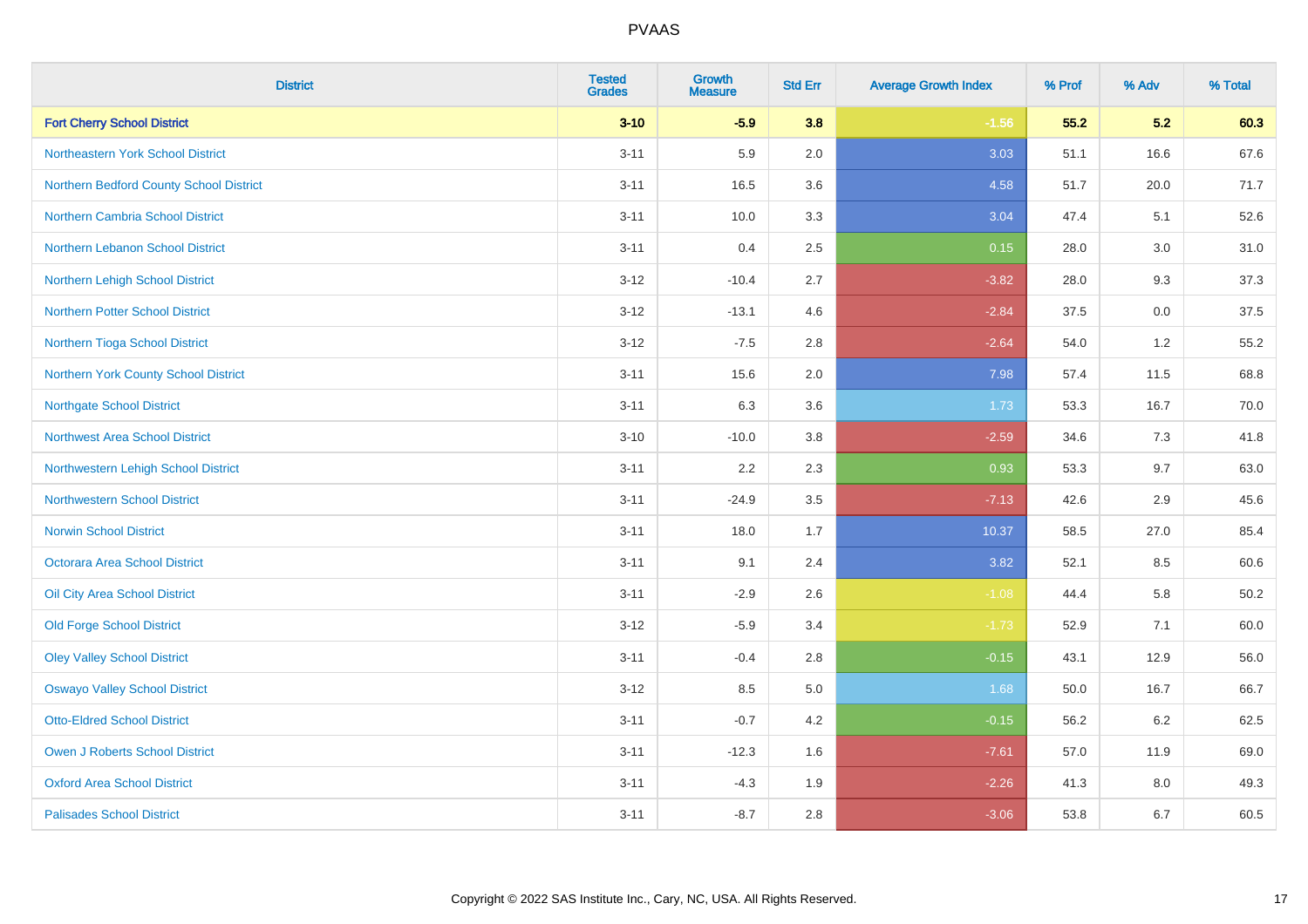| <b>District</b>                               | <b>Tested</b><br><b>Grades</b> | <b>Growth</b><br><b>Measure</b> | <b>Std Err</b> | <b>Average Growth Index</b> | % Prof | % Adv   | % Total |
|-----------------------------------------------|--------------------------------|---------------------------------|----------------|-----------------------------|--------|---------|---------|
| <b>Fort Cherry School District</b>            | $3 - 10$                       | $-5.9$                          | 3.8            | $-1.56$                     | 55.2   | 5.2     | 60.3    |
| <b>Palmerton Area School District</b>         | $3 - 11$                       | $-1.2$                          | 3.0            | $-0.39$                     | 57.4   | $5.0\,$ | 62.4    |
| Palmyra Area School District                  | $3 - 11$                       | 5.6                             | 1.9            | 2.96                        | 56.4   | 15.6    | 72.0    |
| <b>Panther Valley School District</b>         | $3 - 12$                       | $-0.6$                          | 3.3            | $-0.19$                     | 47.9   | 4.3     | 52.1    |
| <b>Parkland School District</b>               | $3 - 11$                       | 5.3                             | 1.2            | 4.30                        | 58.0   | 22.3    | 80.4    |
| Pen Argyl Area School District                | $3 - 12$                       | 9.2                             | 2.7            | 3.46                        | 50.0   | 12.6    | 62.6    |
| Penn Cambria School District                  | $3 - 11$                       | $-0.0$                          | 2.7            | $-0.01$                     | 61.5   | 7.7     | 69.2    |
| <b>Penn Hills School District</b>             | $3 - 11$                       | $-7.6$                          | 2.6            | $-2.94$                     | 33.1   | 0.7     | 33.8    |
| <b>Penn Manor School District</b>             | $3 - 11$                       | $-0.4$                          | 1.6            | $-0.25$                     | 51.9   | 12.6    | 64.5    |
| <b>Penncrest School District</b>              | $3 - 11$                       | 5.7                             | 2.2            | 2.57                        | 47.2   | 7.1     | 54.3    |
| Penn-Delco School District                    | $3 - 11$                       | $-6.8$                          | 1.9            | $-3.51$                     | 46.6   | 3.2     | 49.8    |
| <b>Pennridge School District</b>              | $3 - 10$                       | $-16.8$                         | 1.4            | $-11.59$                    | 46.8   | 8.0     | 54.9    |
| <b>Penns Manor Area School District</b>       | $3 - 12$                       | $-17.0$                         | 3.7            | $-4.52$                     | 29.7   | 3.1     | 32.8    |
| Penns Valley Area School District             | $3 - 12$                       | 14.0                            | 2.9            | 4.80                        | 41.9   | 23.1    | 65.0    |
| <b>Pennsbury School District</b>              | $3 - 11$                       | 11.7                            | 1.5            | 7.90                        | 60.1   | 21.3    | 81.3    |
| Pennsylvania Cyber Charter School             | $3 - 11$                       | 11.6                            | 1.5            | 7.54                        | 46.3   | 5.0     | 51.3    |
| Pennsylvania Distance Learning Charter School | $3 - 12$                       | 9.3                             | 4.2            | 2.22                        | 42.2   | 3.1     | 45.3    |
| Pennsylvania Leadership Charter School        | $3 - 11$                       | 4.6                             | 2.2            | 2.13                        | 55.4   | 11.2    | 66.7    |
| Pennsylvania Virtual Charter School           | $3 - 11$                       | 11.8                            | 3.5            | 3.37                        | 56.5   | 11.1    | 67.6    |
| <b>Penn-Trafford School District</b>          | $3 - 11$                       | 13.4                            | 1.7            | 7.87                        | 62.3   | 21.9    | 84.2    |
| People For People Charter School              | $3 - 12$                       | 13.3                            | 5.5            | 2.43                        | 13.5   | 0.0     | 13.5    |
| <b>Pequea Valley School District</b>          | $3 - 11$                       | $-5.8$                          | 3.2            | $-1.80$                     | 39.8   | 9.1     | 48.9    |
| <b>Perkiomen Valley School District</b>       | $3 - 11$                       | $-3.5$                          | 1.6            | $-2.18$                     | 53.8   | 13.4    | 67.2    |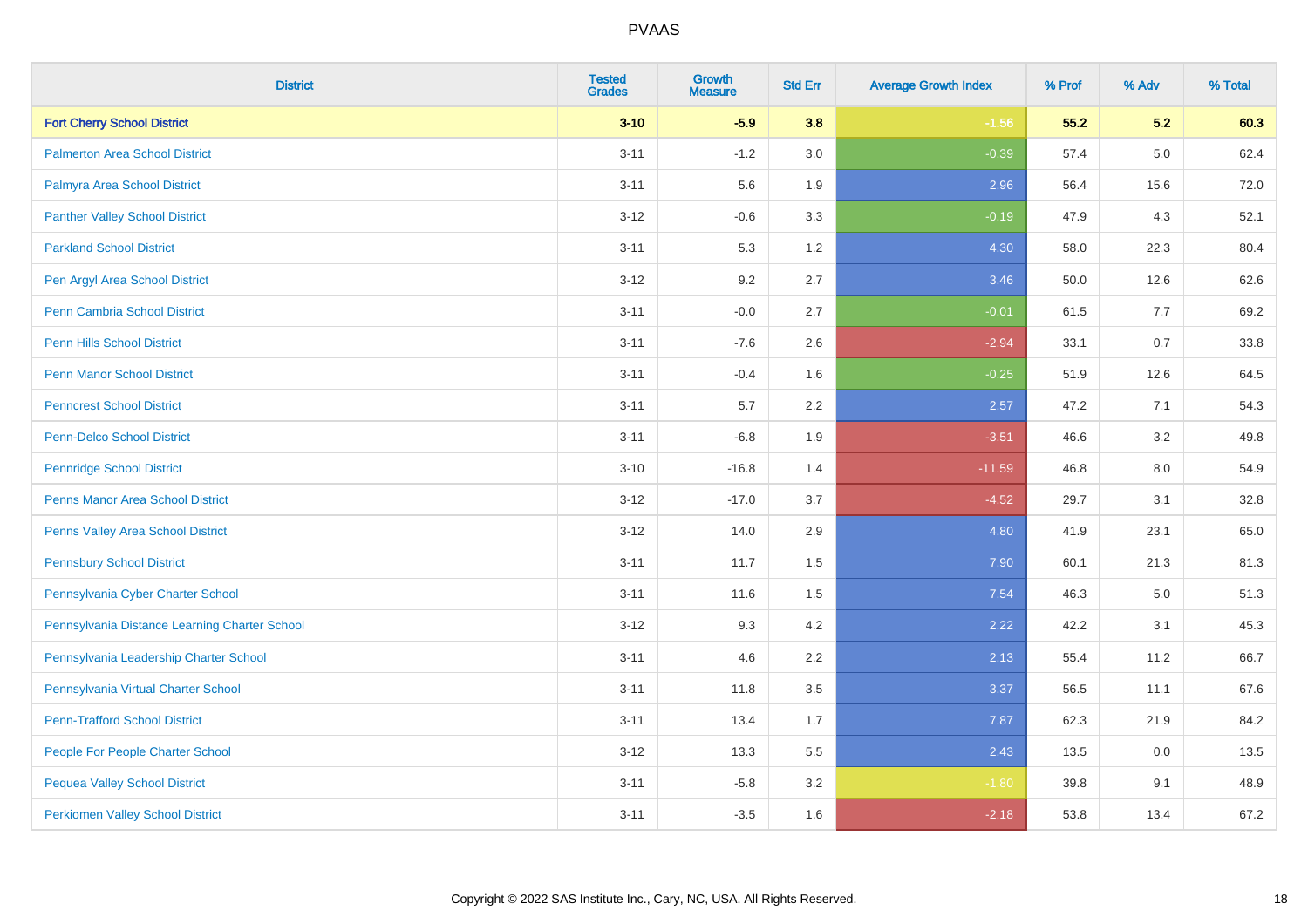| <b>District</b>                                                       | <b>Tested</b><br><b>Grades</b> | <b>Growth</b><br><b>Measure</b> | <b>Std Err</b> | <b>Average Growth Index</b> | % Prof | % Adv | % Total |
|-----------------------------------------------------------------------|--------------------------------|---------------------------------|----------------|-----------------------------|--------|-------|---------|
| <b>Fort Cherry School District</b>                                    | $3 - 10$                       | $-5.9$                          | 3.8            | $-1.56$                     | 55.2   | 5.2   | 60.3    |
| Perseus House Charter School Of Excellence                            | $6 - 11$                       | $-5.2$                          | 3.0            | $-1.72$                     | 16.5   | 0.0   | 16.5    |
| <b>Peters Township School District</b>                                | $3 - 11$                       | 5.0                             | 1.8            | 2.76                        | 59.8   | 26.1  | 85.9    |
| Philadelphia Academy Charter School                                   | $3 - 11$                       | $-8.9$                          | 2.9            | $-3.04$                     | 50.5   | 2.9   | 53.4    |
| Philadelphia City School District                                     | $3 - 12$                       | 7.5                             | 0.6            | 12.64                       | 38.4   | 7.0   | 45.4    |
| Philadelphia Electrical & Tech Charter High School                    | $10 - 10$                      | $-0.5$                          | 2.9            | $-0.15$                     | 8.8    | 0.0   | 8.8     |
| Philipsburg-Osceola Area School District                              | $3 - 11$                       | $-24.8$                         | 3.3            | $-7.43$                     | 19.7   | 2.6   | 22.4    |
| <b>Phoenixville Area School District</b>                              | $3 - 11$                       | $-1.7$                          | 2.1            | $-0.83$                     | 59.9   | 10.6  | 70.5    |
| <b>Pine Grove Area School District</b>                                | $3 - 11$                       | $-7.7$                          | 2.9            | $-2.66$                     | 42.3   | 7.7   | 50.0    |
| <b>Pine-Richland School District</b>                                  | $3 - 11$                       | 11.5                            | 1.8            | 6.31                        | 60.6   | 24.4  | 85.0    |
| <b>Pittsburgh School District</b>                                     | $3 - 11$                       | $-3.3$                          | 1.1            | $-3.04$                     | 33.9   | 8.2   | 42.1    |
| <b>Pittston Area School District</b>                                  | $3 - 11$                       | $-10.1$                         | 5.6            | $-1.80$                     | 38.1   | 9.5   | 47.6    |
| <b>Pleasant Valley School District</b>                                | $3 - 11$                       | 3.1                             | 2.0            | 1.57                        | 57.2   | 5.5   | 62.8    |
| <b>Plum Borough School District</b>                                   | $3 - 11$                       | $-11.3$                         | 2.2            | $-5.19$                     | 51.1   | 9.0   | 60.1    |
| Pocono Mountain School District                                       | $3 - 12$                       | $6.8\,$                         | 1.5            | 4.62                        | 45.8   | 5.0   | 50.7    |
| <b>Port Allegany School District</b>                                  | $3 - 11$                       | 4.4                             | 3.6            | 1.21                        | 28.1   | 9.4   | 37.5    |
| <b>Portage Area School District</b>                                   | $3 - 10$                       | $-8.1$                          | 3.6            | $-2.26$                     | 40.6   | 9.4   | 50.0    |
| <b>Pottsgrove School District</b>                                     | $3 - 11$                       | 2.8                             | 2.0            | 1.35                        | 44.0   | 10.0  | 53.9    |
| <b>Pottstown School District</b>                                      | $3 - 12$                       | $-4.0$                          | 2.4            | $-1.68$                     | 29.8   | 1.2   | 31.0    |
| <b>Pottsville Area School District</b>                                | $3 - 12$                       | 4.4                             | 2.3            | 1.94                        | 44.8   | 5.4   | 50.2    |
| Preparatory Charter School Of Mathematics, Science, Tech, And Careers | $9 - 10$                       | $-4.0$                          | 2.5            | $-1.59$                     | 15.0   | 0.0   | 15.0    |
| Propel Charter School - Braddock Hills                                | $3 - 11$                       | $-13.6$                         | 3.6            | $-3.81$                     | 9.7    | 1.6   | 11.3    |
| <b>Propel Charter School-Homestead</b>                                | $3 - 11$                       | $-11.7$                         | 4.1            | $-2.84$                     | 15.9   | 0.0   | 15.9    |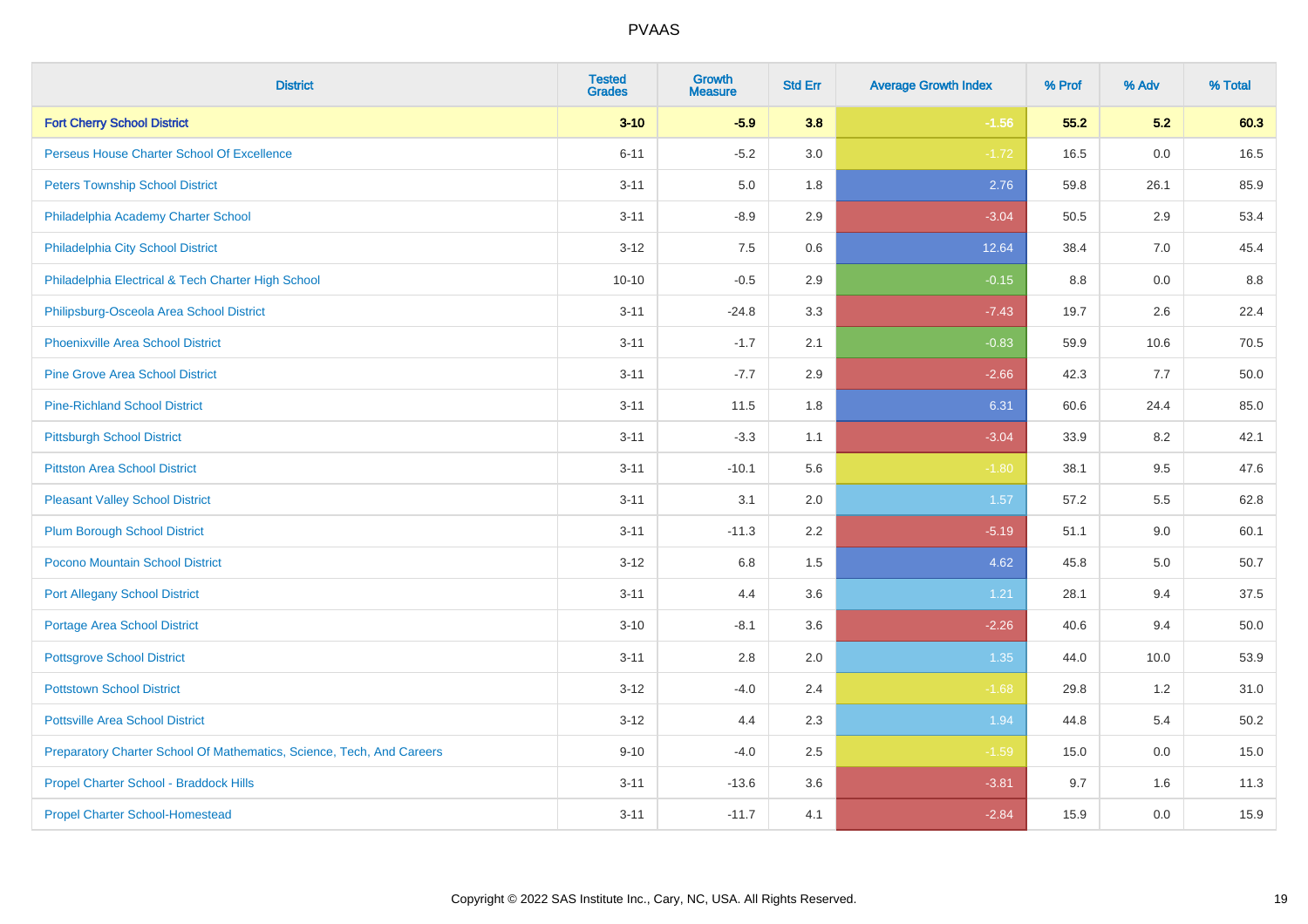| <b>District</b>                                | <b>Tested</b><br><b>Grades</b> | <b>Growth</b><br><b>Measure</b> | <b>Std Err</b> | <b>Average Growth Index</b> | % Prof | % Adv | % Total |
|------------------------------------------------|--------------------------------|---------------------------------|----------------|-----------------------------|--------|-------|---------|
| <b>Fort Cherry School District</b>             | $3 - 10$                       | $-5.9$                          | 3.8            | $-1.56$                     | 55.2   | 5.2   | 60.3    |
| <b>Propel Charter School-Montour</b>           | $3 - 10$                       | $-10.7$                         | 3.9            | $-2.71$                     | 13.7   | 0.0   | 13.7    |
| <b>Punxsutawney Area School District</b>       | $3 - 11$                       | 4.2                             | 2.9            | 1.45                        | 55.0   | 5.5   | 60.6    |
| <b>Purchase Line School District</b>           | $3 - 12$                       | 1.7                             | 3.5            | 0.47                        | 43.1   | 5.4   | 48.5    |
| <b>Quaker Valley School District</b>           | $3 - 11$                       | $-2.8$                          | 2.6            | $-1.08$                     | 55.2   | 13.2  | 68.4    |
| <b>Quakertown Community School District</b>    | $3 - 12$                       | $-4.4$                          | 1.6            | $-2.70$                     | 56.5   | 10.0  | 66.6    |
| <b>Radnor Township School District</b>         | $3 - 12$                       | 1.0                             | 2.1            | 0.50                        | 65.0   | 23.2  | 88.2    |
| <b>Reach Cyber Charter School</b>              | $3 - 11$                       | 8.1                             | 4.7            | 1.72                        | 42.4   | 4.6   | 47.0    |
| <b>Reading School District</b>                 | $3 - 11$                       | 10.1                            | 1.4            | 7.25                        | 24.7   | 2.4   | 27.2    |
| <b>Redbank Valley School District</b>          | $3 - 11$                       | $-9.5$                          | 3.4            | $-2.77$                     | 31.5   | 4.9   | 36.4    |
| Renaissance Academy Charter School             | $3 - 11$                       | 8.3                             | 3.3            | 2.54                        | 45.6   | 22.8  | 68.4    |
| <b>Reynolds School District</b>                | $3 - 10$                       | $0.5\,$                         | 3.4            | 0.16                        | 52.1   | 7.0   | 59.2    |
| <b>Richland School District</b>                | $3 - 11$                       | $6.7\,$                         | 2.9            | 2.33                        | 62.2   | 19.2  | 81.4    |
| <b>Ridgway Area School District</b>            | $3 - 11$                       | $-14.5$                         | 4.1            | $-3.56$                     | 49.0   | 9.8   | 58.8    |
| <b>Ridley School District</b>                  | $3 - 12$                       | 10.0                            | 1.6            | 6.10                        | 45.6   | 8.2   | 53.8    |
| <b>Ringgold School District</b>                | $3 - 11$                       | $-14.7$                         | 2.4            | $-6.04$                     | 41.5   | 7.9   | 49.4    |
| <b>Riverside Beaver County School District</b> | $3 - 11$                       | $-14.0$                         | 3.0            | $-4.64$                     | 49.4   | 8.8   | 58.2    |
| <b>Riverside School District</b>               | $3 - 11$                       | $-3.2$                          | 3.0            | $-1.09$                     | 43.0   | 9.0   | 52.0    |
| <b>Riverview School District</b>               | $3 - 11$                       | $-4.6$                          | 3.8            | $-1.20$                     | 57.9   | 15.8  | 73.7    |
| <b>Roberto Clemente Charter School</b>         | $3 - 12$                       | 2.2                             | 4.9            | 0.45                        | 27.5   | 5.0   | 32.5    |
| <b>Rochester Area School District</b>          | $3 - 11$                       | $-13.2$                         | 4.6            | $-2.89$                     | 19.5   | 1.3   | 20.8    |
| <b>Rose Tree Media School District</b>         | $3 - 10$                       | $-25.6$                         | 2.4            | $-10.76$                    | 54.8   | 6.4   | 61.2    |
| Saint Marys Area School District               | $3 - 11$                       | 7.8                             | 2.6            | 3.04                        | 57.0   | 8.2   | 65.2    |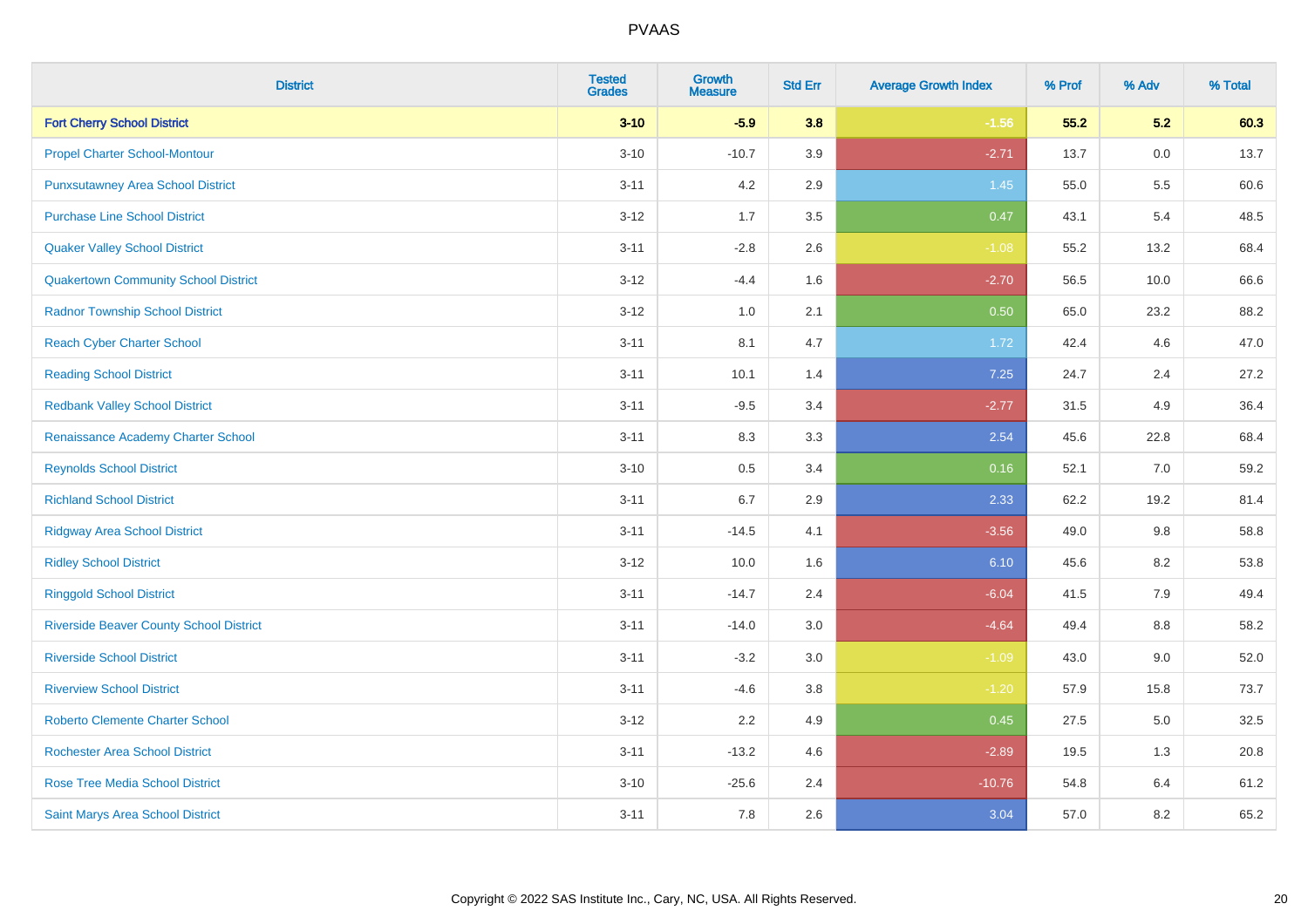| <b>District</b>                               | <b>Tested</b><br><b>Grades</b> | <b>Growth</b><br><b>Measure</b> | <b>Std Err</b> | <b>Average Growth Index</b> | % Prof | % Adv | % Total |
|-----------------------------------------------|--------------------------------|---------------------------------|----------------|-----------------------------|--------|-------|---------|
| <b>Fort Cherry School District</b>            | $3 - 10$                       | $-5.9$                          | 3.8            | $-1.56$                     | 55.2   | 5.2   | 60.3    |
| <b>Salisbury Township School District</b>     | $3 - 11$                       | 6.3                             | 3.6            | 1.77                        | 46.2   | 6.6   | 52.8    |
| Salisbury-Elk Lick School District            | $3 - 11$                       | $-13.5$                         | 5.9            | $-2.30$                     | 27.8   | 0.0   | 27.8    |
| <b>Saucon Valley School District</b>          | $3 - 11$                       | 14.7                            | 2.5            | 5.98                        | 48.7   | 20.2  | 69.0    |
| <b>Sayre Area School District</b>             | $3 - 11$                       | 11.2                            | 3.5            | 3.20                        | 52.2   | 7.5   | 59.7    |
| <b>School Lane Charter School</b>             | $3 - 11$                       | 12.4                            | 3.6            | 3.43                        | 59.1   | 9.8   | 68.9    |
| Schuylkill Haven Area School District         | $3 - 11$                       | $-15.3$                         | 3.1            | $-4.87$                     | 49.7   | 2.4   | 52.1    |
| <b>Schuylkill Valley School District</b>      | $3 - 11$                       | 1.4                             | 2.5            | 0.56                        | 55.1   | 10.2  | 65.3    |
| <b>Scranton School District</b>               | $3-12$                         | $-2.9$                          | 2.4            | $-1.22$                     | 45.6   | 3.6   | 49.1    |
| Selinsgrove Area School District              | $3 - 12$                       | 8.3                             | 2.3            | 3.54                        | 56.8   | 10.0  | 66.8    |
| <b>Seneca Valley School District</b>          | $3 - 11$                       | $-1.4$                          | 1.4            | $-0.99$                     | 57.2   | 11.4  | 68.6    |
| <b>Shade-Central City School District</b>     | $3 - 11$                       | $-5.9$                          | 4.6            | $-1.28$                     | 27.8   | 0.0   | 27.8    |
| <b>Shaler Area School District</b>            | $3 - 11$                       | $-0.8$                          | 1.9            | $-0.43$                     | 49.1   | 9.6   | 58.7    |
| <b>Shamokin Area School District</b>          | $3 - 11$                       | $-7.7$                          | 4.8            | $-1.60$                     | 38.1   | 3.2   | 41.3    |
| <b>Shanksville-Stonycreek School District</b> | $3 - 10$                       | 7.0                             | 5.9            | 1.20                        | 64.7   | 17.6  | 82.4    |
| <b>Sharon City School District</b>            | $3 - 11$                       | 4.9                             | 2.6            | 1.87                        | 48.2   | 5.3   | 53.4    |
| <b>Sharpsville Area School District</b>       | $3 - 11$                       | $-1.4$                          | 3.5            | $-0.40$                     | 55.2   | 13.4  | 68.7    |
| <b>Shenandoah Valley School District</b>      | $3 - 11$                       | 9.7                             | 3.9            | 2.49                        | 28.3   | 5.0   | 33.3    |
| Shenango Area School District                 | $3 - 11$                       | $-2.6$                          | 3.3            | $-0.79$                     | 50.6   | 13.9  | 64.6    |
| <b>Shikellamy School District</b>             | $3 - 10$                       | $-22.3$                         | 2.5            | $-8.92$                     | 33.3   | 6.1   | 39.5    |
| <b>Shippensburg Area School District</b>      | $3 - 11$                       | 9.3                             | 1.9            | 4.84                        | 53.1   | 10.2  | 63.3    |
| <b>Slippery Rock Area School District</b>     | $3 - 11$                       | $-6.3$                          | 2.5            | $-2.51$                     | 56.2   | 9.5   | 65.7    |
| <b>Smethport Area School District</b>         | $3-12$                         | 0.6                             | 3.9            | 0.15                        | 37.0   | 1.8   | 38.9    |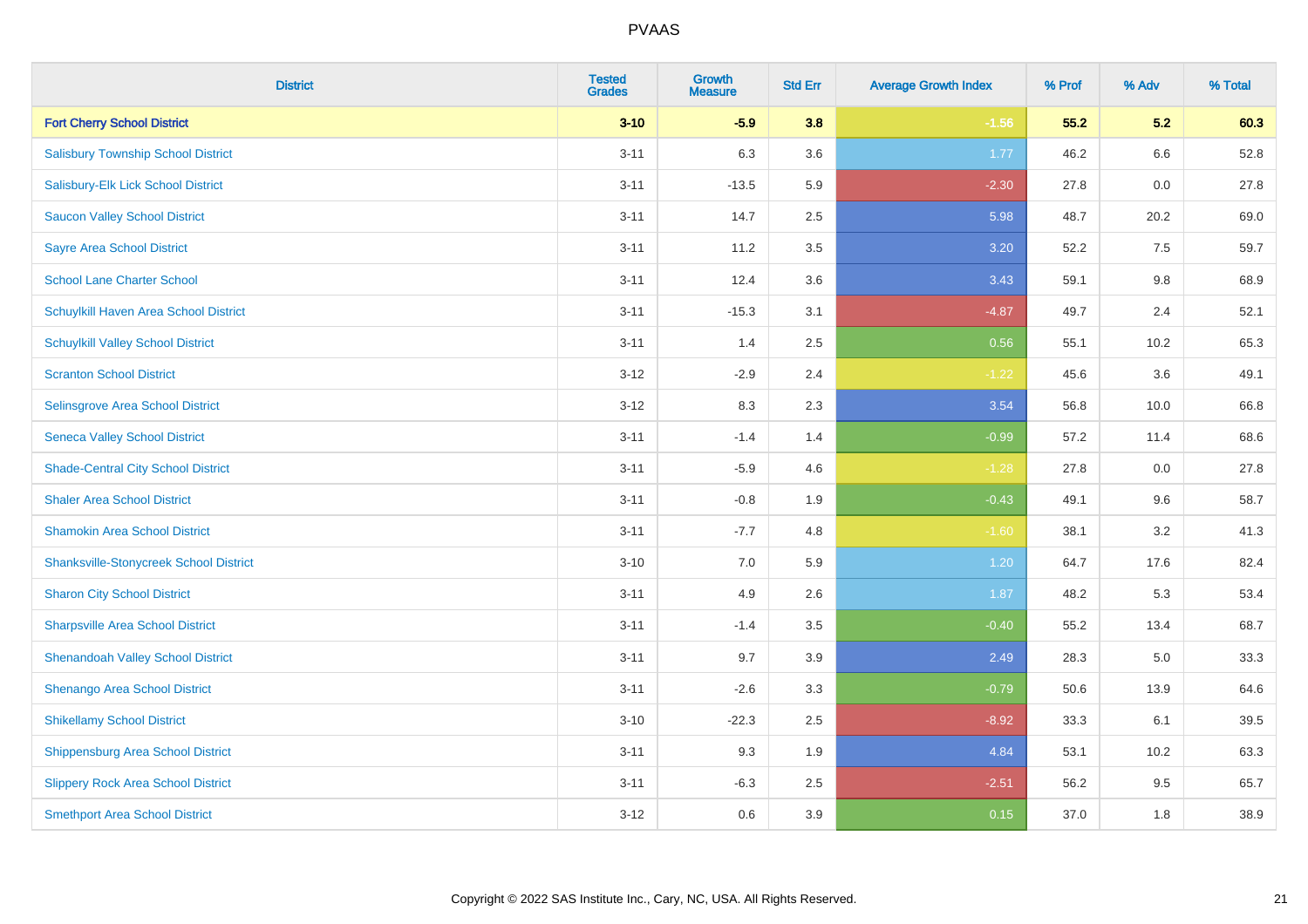| <b>District</b>                            | <b>Tested</b><br><b>Grades</b> | <b>Growth</b><br><b>Measure</b> | <b>Std Err</b> | <b>Average Growth Index</b> | % Prof | % Adv | % Total |
|--------------------------------------------|--------------------------------|---------------------------------|----------------|-----------------------------|--------|-------|---------|
| <b>Fort Cherry School District</b>         | $3 - 10$                       | $-5.9$                          | 3.8            | $-1.56$                     | 55.2   | 5.2   | 60.3    |
| <b>Solanco School District</b>             | $3 - 11$                       | $-11.0$                         | 2.0            | $-5.55$                     | 41.6   | 4.5   | 46.1    |
| <b>Somerset Area School District</b>       | $3 - 11$                       | $-4.4$                          | 2.3            | $-1.93$                     | 44.4   | 14.9  | 59.3    |
| <b>Souderton Area School District</b>      | $3 - 11$                       | 12.4                            | 1.5            | 8.28                        | 61.7   | 15.2  | 76.9    |
| South Allegheny School District            | $3 - 11$                       | $-8.8$                          | 3.2            | $-2.70$                     | 40.5   | 0.0   | 40.5    |
| South Butler County School District        | $3 - 10$                       | 3.9                             | 2.5            | 1.54                        | 53.1   | 16.6  | 69.7    |
| South Eastern School District              | $3 - 11$                       | 0.9                             | 2.4            | 0.39                        | 54.8   | 6.6   | 61.4    |
| South Fayette Township School District     | $3 - 11$                       | 1.7                             | 2.0            | 0.88                        | 61.0   | 26.5  | 87.6    |
| <b>South Park School District</b>          | $3 - 11$                       | $-11.3$                         | 2.7            | $-4.23$                     | 53.5   | 13.7  | 67.3    |
| South Side Area School District            | $3 - 11$                       | $-1.6$                          | 3.3            | $-0.48$                     | 50.0   | 6.8   | 56.8    |
| South Western School District              | $3 - 12$                       | 3.9                             | 1.9            | 2.08                        | 60.2   | 8.1   | 68.3    |
| South Williamsport Area School District    | $3 - 10$                       | $-5.7$                          | 2.5            | $-2.30$                     | 45.5   | 4.5   | 50.0    |
| <b>Southeastern Greene School District</b> | $3 - 10$                       | 3.3                             | 4.6            | 0.72                        | 57.6   | 6.1   | 63.6    |
| Southern Columbia Area School District     | $3 - 11$                       | $-14.6$                         | $3.0\,$        | $-4.92$                     | 55.0   | 4.0   | 59.0    |
| <b>Southern Fulton School District</b>     | $3 - 11$                       | $-23.7$                         | 4.4            | $-5.37$                     | 34.2   | 10.5  | 44.7    |
| Southern Huntingdon County School District | $3 - 11$                       | $-12.9$                         | 3.2            | $-3.98$                     | 32.5   | 2.5   | 35.0    |
| Southern Lehigh School District            | $3 - 11$                       | $-0.4$                          | 2.3            | $-0.17$                     | 66.1   | 11.9  | 78.0    |
| Southern Tioga School District             | $3 - 11$                       | $-11.5$                         | 2.7            | $-4.25$                     | 47.8   | 6.4   | 54.3    |
| Southern York County School District       | $3 - 11$                       | 14.2                            | 2.1            | 6.91                        | 55.1   | 18.1  | 73.1    |
| <b>Southmoreland School District</b>       | $3 - 11$                       | $-8.3$                          | 3.6            | $-2.32$                     | 56.8   | 7.2   | 64.0    |
| <b>Spring Cove School District</b>         | $3 - 11$                       | 3.4                             | 2.5            | 1.33                        | 47.8   | 12.7  | 60.4    |
| <b>Spring Grove Area School District</b>   | $3 - 11$                       | 5.6                             | 2.1            | 2.68                        | 55.1   | 15.0  | 70.1    |
| <b>Springfield School District</b>         | $3 - 11$                       | 13.8                            | 1.7            | 7.99                        | 60.9   | 21.5  | 82.4    |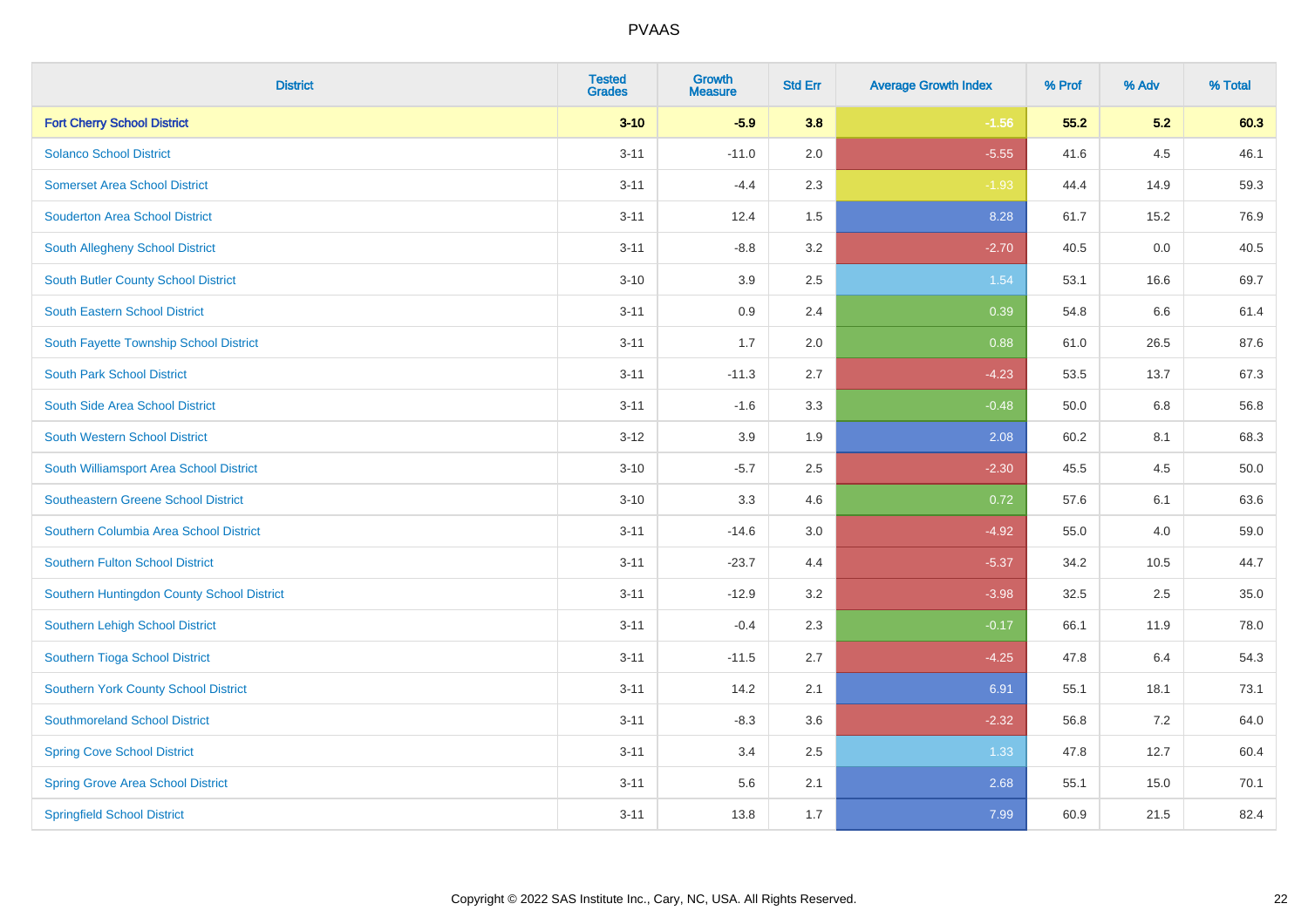| <b>District</b>                              | <b>Tested</b><br><b>Grades</b> | <b>Growth</b><br><b>Measure</b> | <b>Std Err</b> | <b>Average Growth Index</b> | % Prof | % Adv   | % Total |
|----------------------------------------------|--------------------------------|---------------------------------|----------------|-----------------------------|--------|---------|---------|
| <b>Fort Cherry School District</b>           | $3 - 10$                       | $-5.9$                          | 3.8            | $-1.56$                     | 55.2   | 5.2     | 60.3    |
| <b>Springfield Township School District</b>  | $3 - 11$                       | $-18.9$                         | 3.2            | $-5.88$                     | 62.6   | $3.6\,$ | 66.3    |
| <b>Spring-Ford Area School District</b>      | $3 - 11$                       | 6.0                             | 1.3            | 4.46                        | 60.8   | 16.5    | 77.4    |
| <b>State College Area School District</b>    | $3 - 11$                       | 20.5                            | 1.4            | 14.33                       | 58.0   | 25.9    | 84.0    |
| <b>Steel Valley School District</b>          | $3 - 11$                       | 6.5                             | 3.4            | 1.89                        | 50.7   | 5.6     | 56.3    |
| <b>Steelton-Highspire School District</b>    | $3 - 11$                       | $-11.8$                         | 3.5            | $-3.40$                     | 14.5   | 0.0     | 14.5    |
| <b>Sto-Rox School District</b>               | $3 - 10$                       | 6.6                             | 3.7            | 1.80                        | 13.4   | 0.0     | 13.4    |
| <b>Stroudsburg Area School District</b>      | $3 - 11$                       | $5.5\,$                         | 1.9            | 2.88                        | 48.1   | 4.2     | 52.3    |
| <b>Sugar Valley Rural Charter School</b>     | $3 - 11$                       | $-11.0$                         | 4.5            | $-2.46$                     | 14.9   | 0.0     | 14.9    |
| <b>Sullivan County School District</b>       | $3 - 10$                       | $-4.0$                          | 4.4            | $-0.90$                     | 66.7   | 2.6     | 69.2    |
| <b>Susquehanna Community School District</b> | $3 - 11$                       | $-2.8$                          | 4.2            | $-0.66$                     | 49.4   | 6.9     | 56.3    |
| Susquehanna Township School District         | $3 - 12$                       | $-5.8$                          | 2.7            | $-2.17$                     | 36.0   | 5.6     | 41.6    |
| <b>Susquenita School District</b>            | $3 - 11$                       | $-0.1$                          | 2.8            | $-0.01$                     | 47.7   | 10.1    | 57.8    |
| <b>Tacony Academy Charter School</b>         | $3 - 11$                       | $-14.7$                         | 3.0            | $-4.82$                     | 22.4   | 1.8     | 24.1    |
| <b>Tamaqua Area School District</b>          | $3 - 12$                       | $-8.2$                          | 2.5            | $-3.24$                     | 44.5   | 1.9     | 46.4    |
| <b>Tech Freire Charter School</b>            | $9 - 11$                       | 9.3                             | 2.9            | 3.26                        | 18.0   | 1.1     | 19.1    |
| The New Academy Charter School               | $8 - 11$                       | $-10.4$                         | 5.2            | $-2.00$                     | 0.0    | 0.0     | 0.0     |
| <b>Tidioute Community Charter School</b>     | $3 - 11$                       | 5.7                             | 5.1            | 1.11                        | 34.4   | 21.9    | 56.2    |
| <b>Titusville Area School District</b>       | $3 - 11$                       | $-13.2$                         | 2.6            | $-4.99$                     | 43.2   | 4.8     | 48.0    |
| <b>Towanda Area School District</b>          | $3 - 11$                       | 4.0                             | 2.8            | 1.44                        | 39.4   | 6.6     | 46.0    |
| <b>Trinity Area School District</b>          | $3 - 11$                       | $-5.4$                          | 2.0            | $-2.71$                     | 48.3   | 11.8    | 60.1    |
| <b>Tri-Valley School District</b>            | $3 - 10$                       | $-6.4$                          | 4.1            | $-1.57$                     | 37.0   | 4.4     | 41.3    |
| <b>Troy Area School District</b>             | $3 - 10$                       | $-4.3$                          | 3.4            | $-1.26$                     | 43.2   | 5.7     | 48.9    |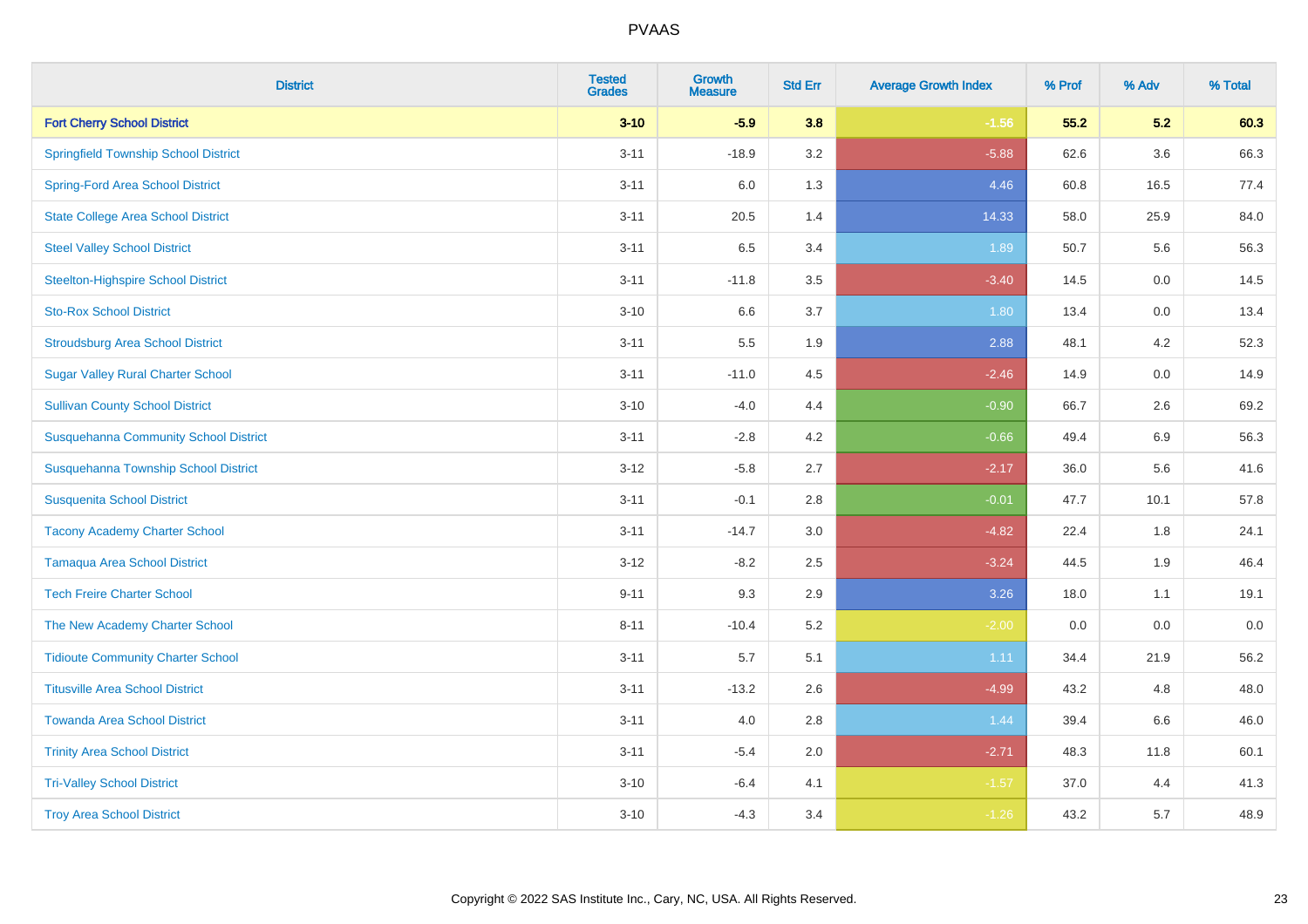| <b>District</b>                                | <b>Tested</b><br><b>Grades</b> | <b>Growth</b><br><b>Measure</b> | <b>Std Err</b> | <b>Average Growth Index</b> | % Prof | % Adv   | % Total |
|------------------------------------------------|--------------------------------|---------------------------------|----------------|-----------------------------|--------|---------|---------|
| <b>Fort Cherry School District</b>             | $3 - 10$                       | $-5.9$                          | 3.8            | $-1.56$                     | 55.2   | 5.2     | 60.3    |
| <b>Tulpehocken Area School District</b>        | $3 - 12$                       | $-13.7$                         | 2.8            | $-4.81$                     | 36.7   | $2.8\,$ | 39.4    |
| <b>Tunkhannock Area School District</b>        | $3 - 11$                       | 2.3                             | 2.2            | 1.01                        | 44.9   | 9.6     | 54.6    |
| <b>Turkeyfoot Valley Area School District</b>  | $3 - 12$                       | $-4.3$                          | 5.6            | $-0.76$                     | 22.0   | 5.1     | 27.1    |
| <b>Tuscarora School District</b>               | $3 - 11$                       | $-0.6$                          | 2.3            | $-0.27$                     | 45.1   | 8.1     | 53.2    |
| <b>Tussey Mountain School District</b>         | $3 - 12$                       | 1.5                             | 3.7            | 0.40                        | 38.6   | 1.8     | 40.4    |
| <b>Twin Valley School District</b>             | $3 - 12$                       | $-3.6$                          | 2.1            | $-1.69$                     | 49.6   | 7.1     | 56.8    |
| <b>Tyrone Area School District</b>             | $3 - 12$                       | 19.7                            | 2.5            | 7.87                        | 60.4   | 16.7    | 77.1    |
| <b>Union Area School District</b>              | $3 - 11$                       | 1.9                             | 4.3            | 0.44                        | 61.5   | 0.0     | 61.5    |
| <b>Union City Area School District</b>         | $3 - 12$                       | $-10.2$                         | 3.6            | $-2.87$                     | 42.9   | 3.2     | 46.0    |
| <b>Union School District</b>                   | $3 - 12$                       | 2.3                             | 4.2            | 0.54                        | 32.6   | 7.0     | 39.5    |
| <b>Uniontown Area School District</b>          | $3 - 11$                       | 6.0                             | 3.2            | 1.87                        | 62.4   | 5.9     | 68.2    |
| <b>Unionville-Chadds Ford School District</b>  | $3 - 11$                       | 17.1                            | 3.1            | 5.51                        | 68.1   | 13.2    | 81.3    |
| <b>United School District</b>                  | $3 - 11$                       | 2.1                             | 3.4            | 0.63                        | 60.3   | 6.6     | 66.9    |
| <b>Universal Audenried Charter School</b>      | $9 - 11$                       | $-5.8$                          | 2.4            | $-2.40$                     | 14.6   | 0.0     | 14.6    |
| <b>Upper Adams School District</b>             | $3 - 11$                       | 1.3                             | 2.9            | 0.47                        | 55.2   | $8.6\,$ | 63.8    |
| <b>Upper Darby School District</b>             | $3 - 12$                       | 6.9                             | 1.5            | 4.62                        | 45.0   | 6.7     | 51.7    |
| <b>Upper Dauphin Area School District</b>      | $3 - 11$                       | $-6.3$                          | 3.2            | $-1.98$                     | 37.4   | 4.8     | 42.2    |
| <b>Upper Dublin School District</b>            | $3 - 12$                       | 15.4                            | 1.8            | 8.53                        | 60.8   | 24.8    | 85.6    |
| <b>Upper Merion Area School District</b>       | $3 - 11$                       | 15.3                            | 2.0            | 7.62                        | 59.3   | 19.3    | 78.6    |
| <b>Upper Moreland Township School District</b> | $3 - 11$                       | $-5.0$                          | 2.2            | $-2.31$                     | 57.9   | 4.0     | 61.9    |
| <b>Upper Perkiomen School District</b>         | $3 - 11$                       | 22.1                            | 2.1            | 10.74                       | 57.7   | 13.2    | 70.9    |
| <b>Upper Saint Clair School District</b>       | $3 - 11$                       | 18.5                            | 1.7            | 10.65                       | 61.8   | 30.1    | 91.9    |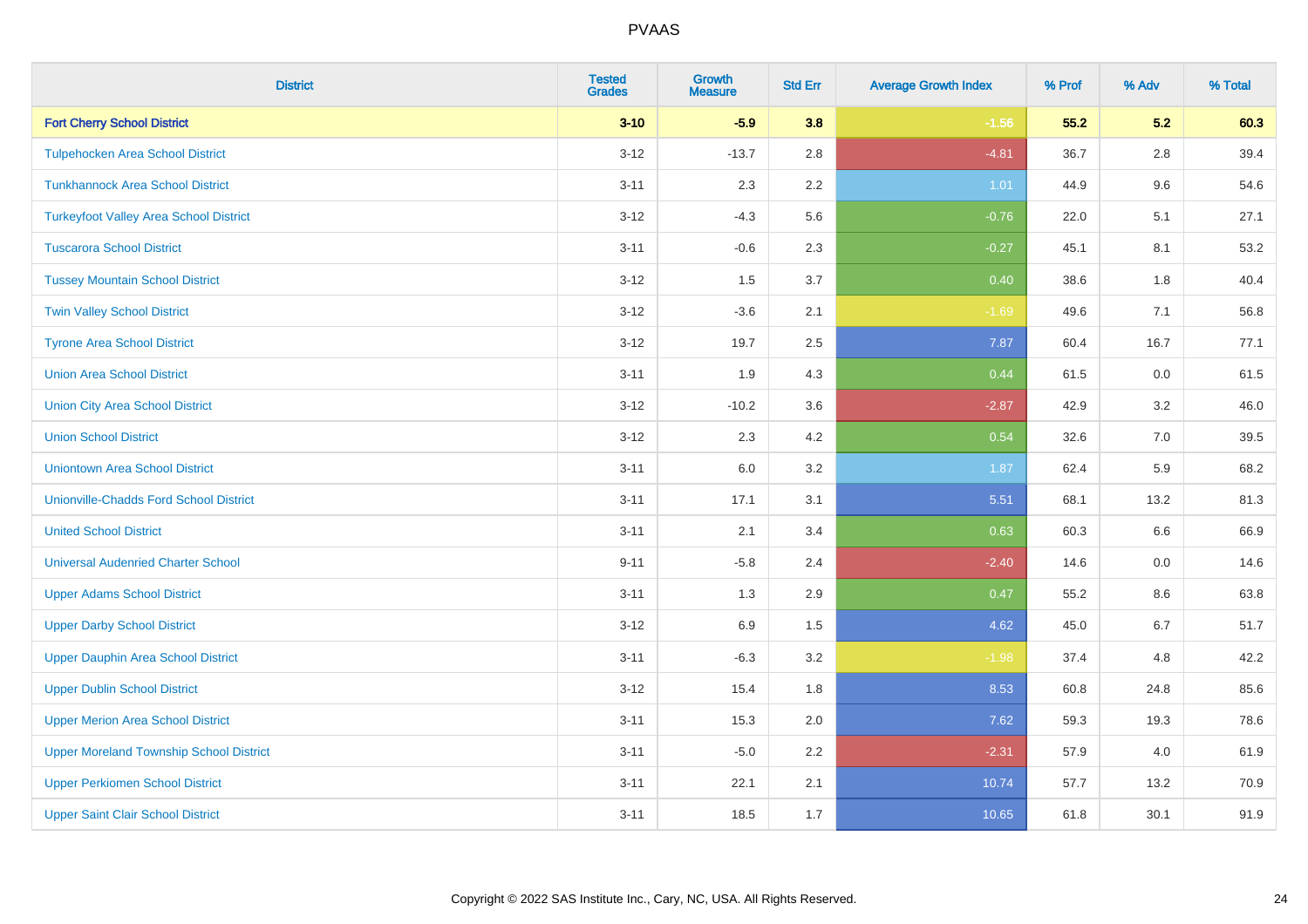| <b>District</b>                               | <b>Tested</b><br><b>Grades</b> | <b>Growth</b><br><b>Measure</b> | <b>Std Err</b> | <b>Average Growth Index</b> | % Prof | % Adv | % Total |
|-----------------------------------------------|--------------------------------|---------------------------------|----------------|-----------------------------|--------|-------|---------|
| <b>Fort Cherry School District</b>            | $3 - 10$                       | $-5.9$                          | 3.8            | $-1.56$                     | 55.2   | 5.2   | 60.3    |
| Urban Pathways 6-12 Charter School            | $6 - 11$                       | 4.8                             | 6.4            | 0.75                        | 28.6   | 0.0   | 28.6    |
| <b>Valley Grove School District</b>           | $3 - 10$                       | $-3.7$                          | 3.7            | $-1.01$                     | 51.2   | 6.1   | 57.3    |
| <b>Valley View School District</b>            | $3 - 11$                       | 18.1                            | 2.4            | 7.42                        | 53.7   | 14.7  | 68.4    |
| <b>Wallenpaupack Area School District</b>     | $3 - 11$                       | $-7.1$                          | 2.3            | $-3.09$                     | 40.8   | 2.4   | 43.1    |
| <b>Wallingford-Swarthmore School District</b> | $3 - 10$                       | $0.9\,$                         | 2.4            | 0.38                        | 64.4   | 22.7  | 87.1    |
| <b>Warren County School District</b>          | $3 - 11$                       | $-0.1$                          | 1.8            | $-0.06$                     | 37.2   | 5.3   | 42.6    |
| <b>Warrior Run School District</b>            | $3 - 11$                       | 4.6                             | 3.0            | 1.51                        | 40.9   | 8.1   | 49.0    |
| <b>Warwick School District</b>                | $3 - 11$                       | 5.2                             | 1.9            | 2.76                        | 46.4   | 17.0  | 63.3    |
| <b>Washington School District</b>             | $3 - 11$                       | $-4.9$                          | 2.8            | $-1.76$                     | 30.1   | 2.4   | 32.5    |
| <b>Wattsburg Area School District</b>         | $3 - 11$                       | 6.5                             | 2.7            | 2.43                        | 42.7   | 7.6   | 50.3    |
| <b>Wayne Highlands School District</b>        | $3 - 11$                       | 7.8                             | 2.4            | 3.23                        | 52.3   | 13.1  | 65.4    |
| <b>Waynesboro Area School District</b>        | $3 - 12$                       | $-6.1$                          | 1.9            | $-3.20$                     | 50.0   | 6.8   | 56.8    |
| <b>Wellsboro Area School District</b>         | $3 - 11$                       | $-12.4$                         | 3.0            | $-4.11$                     | 49.2   | 11.9  | 61.1    |
| <b>West Allegheny School District</b>         | $3 - 12$                       | 4.0                             | 2.1            | 1.96                        | 63.1   | 15.7  | 78.8    |
| <b>West Branch Area School District</b>       | $3 - 11$                       | 0.2                             | 3.8            | 0.05                        | 47.2   | 1.9   | 49.1    |
| <b>West Chester Area School District</b>      | $3 - 11$                       | 12.6                            | 1.2            | 10.38                       | 66.8   | 20.2  | 87.0    |
| <b>West Greene School District</b>            | $3 - 11$                       | $-4.5$                          | 4.3            | $-1.04$                     | 36.6   | 7.3   | 43.9    |
| West Jefferson Hills School District          | $3 - 11$                       | 1.8                             | 2.1            | 0.88                        | 55.7   | 20.8  | 76.4    |
| <b>West Middlesex Area School District</b>    | $3 - 10$                       | $-8.4$                          | 3.8            | $-2.21$                     | 34.9   | 2.8   | 37.6    |
| <b>West Mifflin Area School District</b>      | $3 - 12$                       | $-12.3$                         | 2.9            | $-4.22$                     | 39.7   | 10.3  | 50.0    |
| <b>West Perry School District</b>             | $3 - 11$                       | 12.5                            | 2.5            | 4.99                        | 56.6   | 8.4   | 65.0    |
| <b>West Shore School District</b>             | $3-12$                         | 5.0                             | 1.4            | 3.59                        | 54.2   | 9.4   | 63.6    |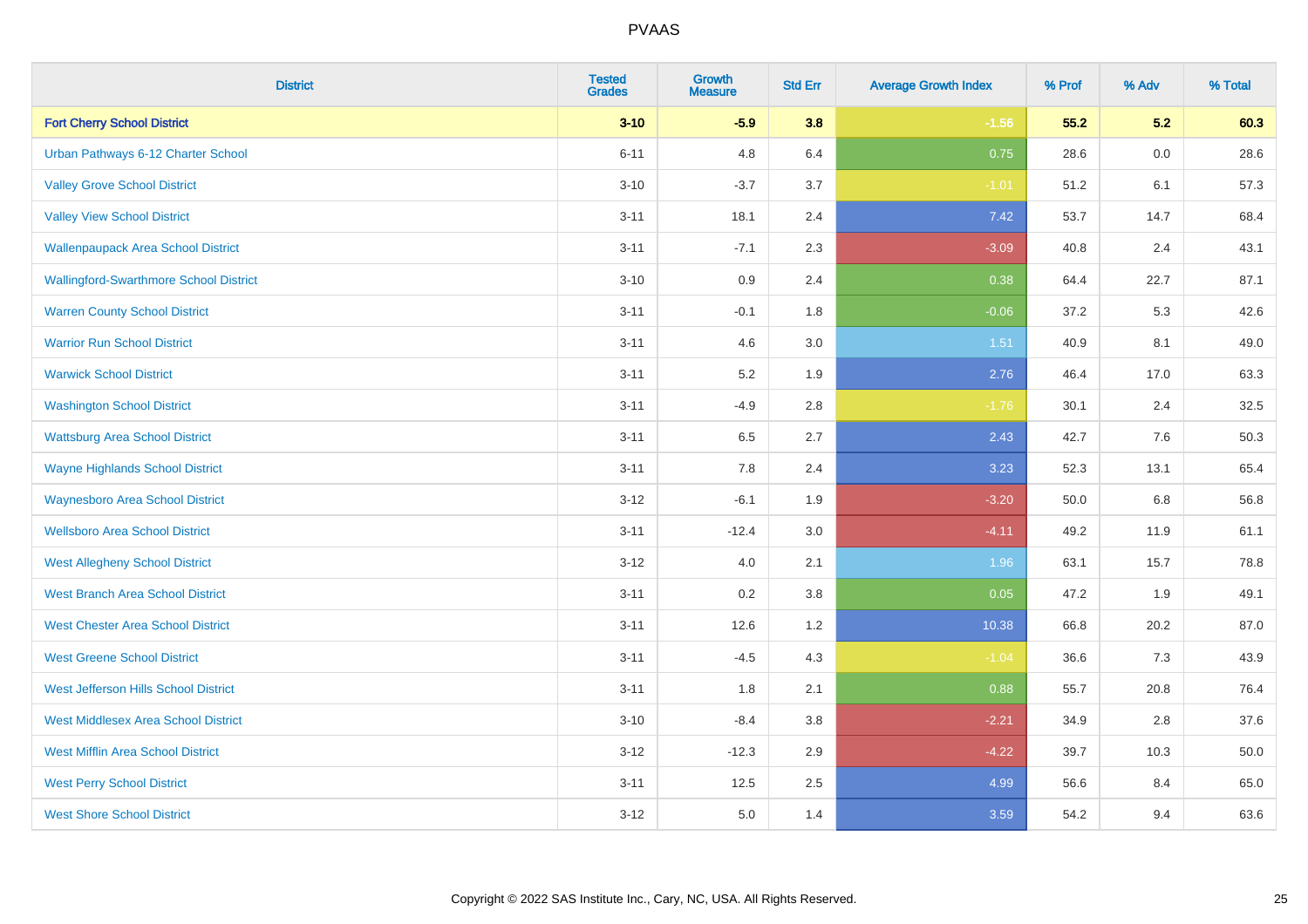| <b>District</b>                                 | <b>Tested</b><br><b>Grades</b> | <b>Growth</b><br><b>Measure</b> | <b>Std Err</b> | <b>Average Growth Index</b> | % Prof | % Adv | % Total |
|-------------------------------------------------|--------------------------------|---------------------------------|----------------|-----------------------------|--------|-------|---------|
| <b>Fort Cherry School District</b>              | $3 - 10$                       | $-5.9$                          | 3.8            | $-1.56$                     | 55.2   | 5.2   | 60.3    |
| <b>West Side CTC</b>                            | $9 - 10$                       | $-37.4$                         | 4.3            | $-8.64$                     | 8.8    | 0.0   | 8.8     |
| <b>West York Area School District</b>           | $3 - 12$                       | 3.2                             | 2.3            | 1.38                        | 53.8   | 4.4   | 58.2    |
| <b>Western Beaver County School District</b>    | $3 - 11$                       | $-7.8$                          | 4.2            | $-1.87$                     | 56.5   | 6.5   | 63.0    |
| <b>Western Wayne School District</b>            | $3 - 11$                       | 5.6                             | 2.9            | 1.93                        | 41.3   | 17.4  | 58.7    |
| <b>Westinghouse Arts Academy Charter School</b> | $9 - 10$                       | $-0.7$                          | 3.6            | $-0.19$                     | 59.2   | 8.4   | 67.6    |
| <b>Westmont Hilltop School District</b>         | $3 - 11$                       | $-4.0$                          | 2.8            | $-1.40$                     | 36.3   | 13.3  | 49.6    |
| <b>Whitehall-Coplay School District</b>         | $3 - 11$                       | 6.1                             | 1.8            | 3.45                        | 49.3   | 7.4   | 56.6    |
| <b>Wilkes-Barre Area School District</b>        | $3 - 11$                       | 0.1                             | 3.2            | 0.02                        | 35.5   | 5.4   | 40.9    |
| <b>William Penn School District</b>             | $3 - 12$                       | 8.3                             | 2.1            | 3.99                        | 35.6   | 3.0   | 38.7    |
| <b>Williams Valley School District</b>          | $3 - 11$                       | $-7.3$                          | 3.4            | $-2.13$                     | 23.2   | 0.0   | 23.2    |
| <b>Williamsburg Community School District</b>   | $3 - 11$                       | $-14.3$                         | 4.1            | $-3.48$                     | 28.3   | 0.0   | 28.3    |
| <b>Williamsport Area School District</b>        | $3 - 11$                       | 1.9                             | 1.8            | 1.04                        | 44.1   | 12.8  | 56.9    |
| <b>Wilmington Area School District</b>          | $3 - 11$                       | 7.5                             | 3.0            | 2.48                        | 55.1   | 5.1   | 60.2    |
| <b>Wilson Area School District</b>              | $3 - 11$                       | 6.0                             | 2.6            | 2.30                        | 48.7   | 8.5   | 57.2    |
| <b>Wilson School District</b>                   | $3 - 12$                       | $8.8\,$                         | 1.5            | 5.96                        | 52.6   | 14.6  | 67.2    |
| <b>Windber Area School District</b>             | $3 - 11$                       | $-7.2$                          | 3.2            | $-2.24$                     | 55.4   | 7.2   | 62.6    |
| <b>Wissahickon School District</b>              | $3 - 10$                       | 12.5                            | 1.8            | 6.85                        | 58.3   | 22.4  | 80.7    |
| <b>Woodland Hills School District</b>           | $3 - 12$                       | 3.2                             | 2.6            | 1.22                        | 31.4   | 3.6   | 35.0    |
| <b>Wyalusing Area School District</b>           | $3 - 12$                       | 8.8                             | 3.3            | 2.68                        | 54.6   | 11.7  | 66.2    |
| <b>Wyoming Area School District</b>             | $3 - 10$                       | $-1.3$                          | 2.6            | $-0.50$                     | 53.8   | 10.8  | 64.6    |
| <b>Wyoming Valley West School District</b>      | $3 - 11$                       | $-2.2$                          | 2.4            | $-0.91$                     | 49.4   | 3.0   | 52.4    |
| <b>Wyomissing Area School District</b>          | $3 - 12$                       | 0.8                             | 2.6            | 0.33                        | 55.7   | 17.6  | 73.3    |